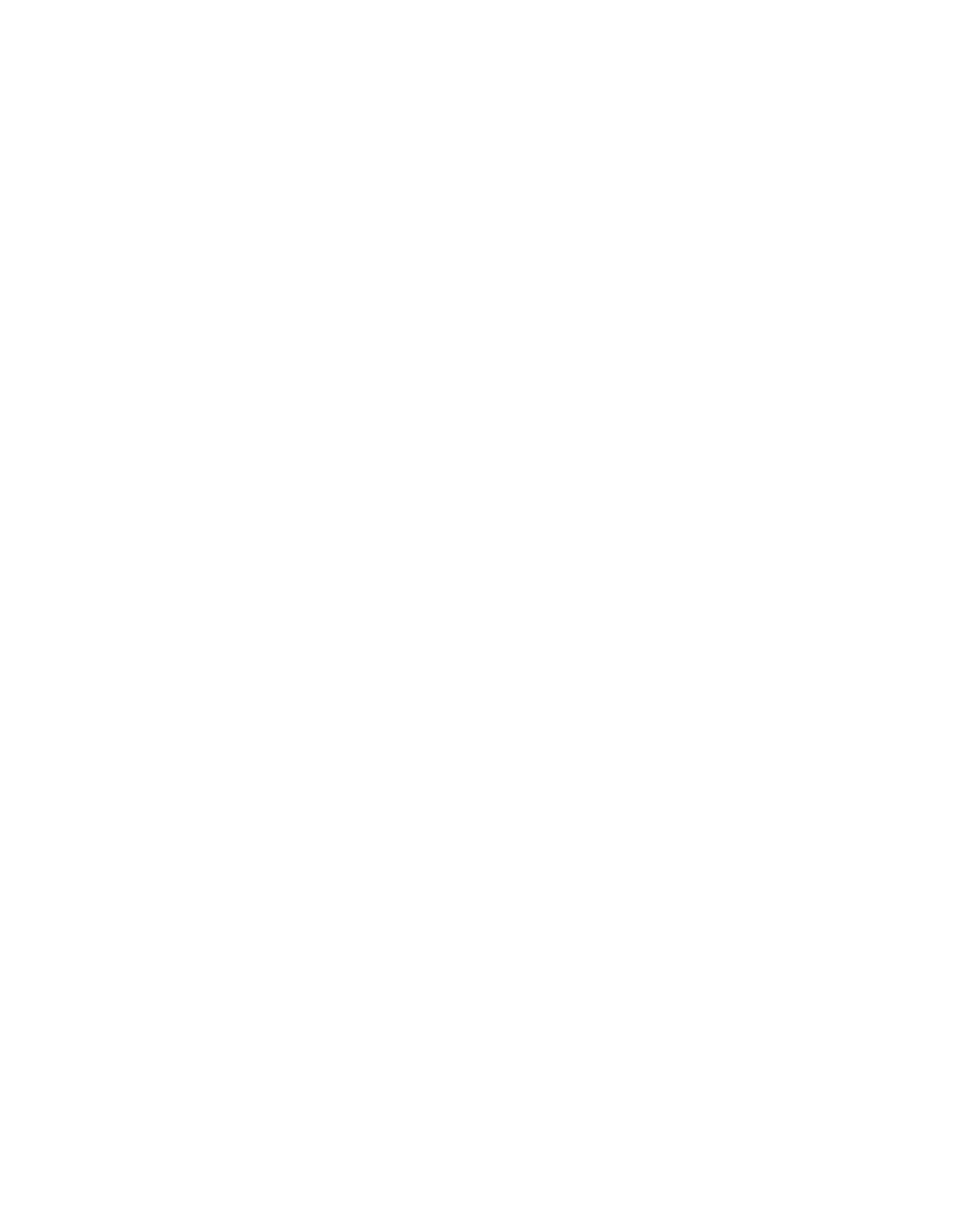### **Foreword**

This instruction manual is designed to help you gain a thorough understanding of the operation of the equipment. Teledyne Isco recommends that you read this manual completely before placing the equipment in service.

Although Teledyne Isco designs reliability into all equipment, there is always the possibility of a malfunction. This manual may help in diagnosing and repairing the malfunction.

If a problem persists, call or e-mail the Teledyne Isco Technical Service Department for assistance. Simple difficulties can often be diagnosed over the phone.

If it is necessary to return the equipment to the factory for service, please follow the shipping instructions provided by the Customer Service Department, including the use of the **Return Authorization Number** specified. **Be sure to include a note describing the malfunction.** This will aid in the prompt repair and return of the equipment.

Teledyne Isco welcomes suggestions that would improve the information presented in this manual or enhance the operation of the equipment itself.

**Teledyne Isco is continually improving its products and reserves the right to change product specifications, replacement parts, schematics, and instructions without notice.** 

|                             | <b>Customer Service</b>  |                       |                          |                                              |
|-----------------------------|--------------------------|-----------------------|--------------------------|----------------------------------------------|
|                             | Phone:                   |                       | $(800)$ 228-4373         | (USA, Canada, Mexico)                        |
|                             |                          |                       | $(402)$ 464-0231         | (Outside North America)                      |
|                             | $\text{Fax}:$            |                       | $(402)$ 465-3022         |                                              |
|                             | Email:                   |                       | IscoCSR@teledyne.com     |                                              |
|                             | <b>Technical Support</b> |                       |                          |                                              |
|                             | Phone:                   |                       | Toll Free (866) 298-6174 | (Samplers and Flow Meters)                   |
|                             |                          |                       | Toll Free (800) 775-2965 | (Syringe Pumps and Liquid Chromatography)    |
|                             | Email:                   |                       | IscoService@teledyne.com |                                              |
|                             | Return equipment to:     |                       |                          | 4700 Superior Street, Lincoln, NE 68504-1398 |
| <b>Other Correspondence</b> |                          |                       |                          |                                              |
|                             | Mail to:                 |                       |                          | P.O. Box 82531, Lincoln, NE 68501-2531       |
| Email:                      |                          | IscoInfo@teledyne.com |                          |                                              |

### **Contact Information**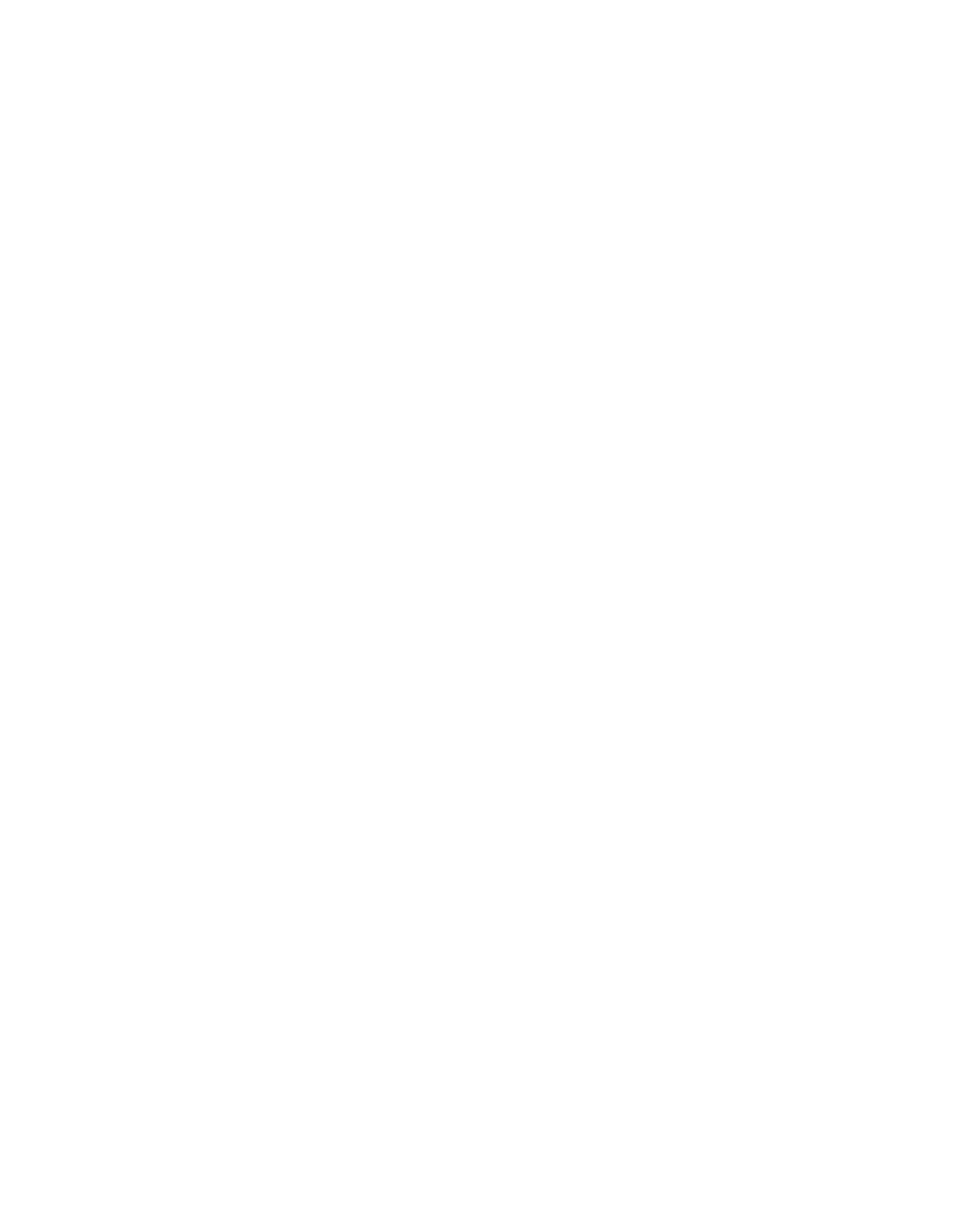*General Warnings* This product is often installed in confined spaces. Some examples of confined spaces are manholes, pipelines, digesters, and storage tanks. These spaces may become hazardous environments that can prove fatal for those unprepared. These spaces are governed by OSHA 1910.146 and require a permit before entering.

*Hazard Severity Levels* This manual applies *Hazard Severity Levels* to the safety alerts, These three levels are described in the sample alerts below.

### **CAUTION**

Cautions identify a potential hazard, which if not avoided, may result in minor or moderate injury. This category can also warn you of unsafe practices, or conditions that may cause property damage.

## **WARNING**

**Warnings identify a potentially hazardous condition, which if not avoided, could result in death or serious injury.**

## **DANGER**

**DANGER – limited to the most extreme situations to identify an imminent hazard, which if not avoided, will result in death or serious injury.**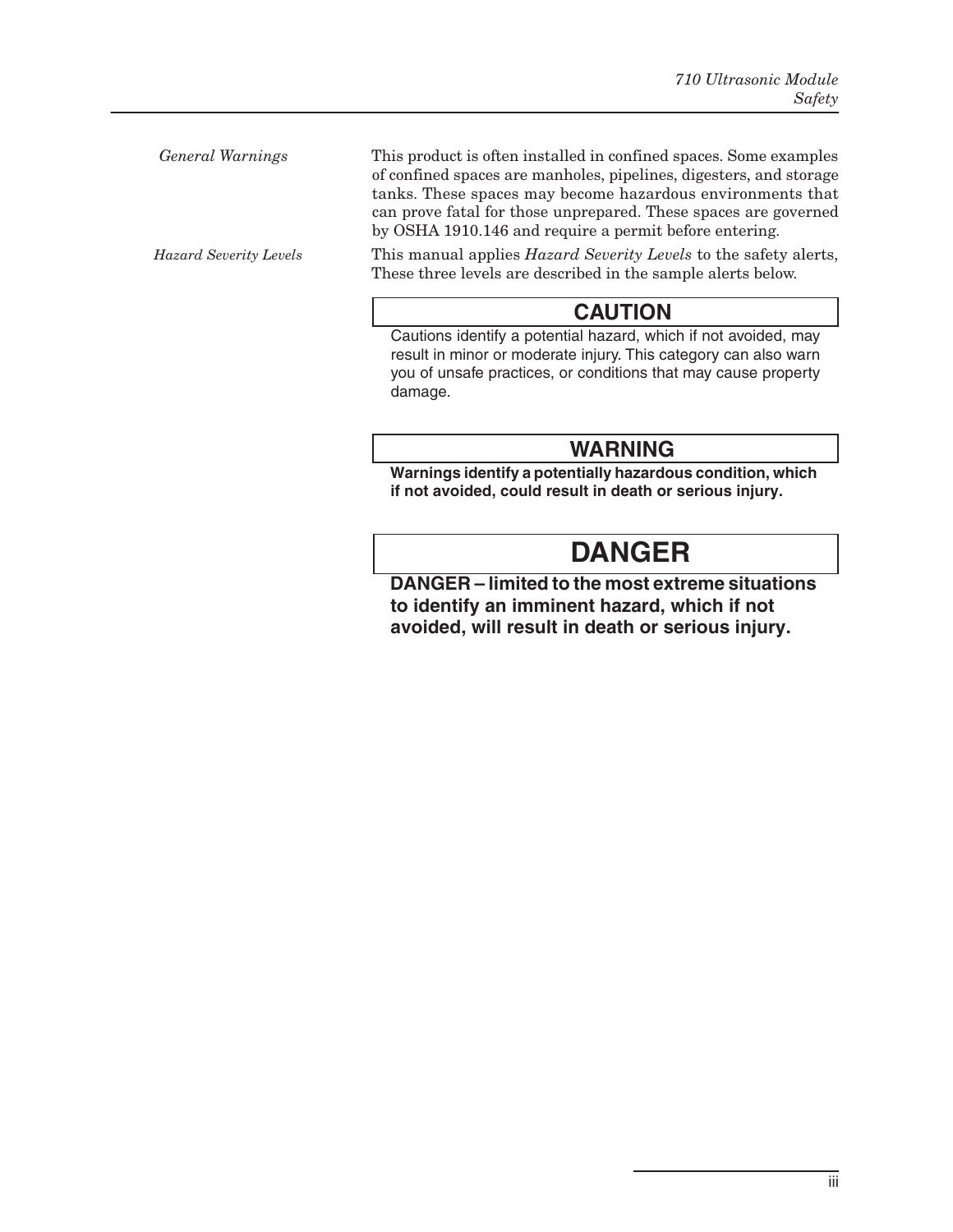| <b>Hazard Symbols</b>           | The equipment and this manual use symbols used to warn of<br>hazards. The symbols are explained below.                                                                                                      |  |
|---------------------------------|-------------------------------------------------------------------------------------------------------------------------------------------------------------------------------------------------------------|--|
|                                 | <b>Hazard Symbols</b>                                                                                                                                                                                       |  |
| <b>Warnings and Cautions</b>    |                                                                                                                                                                                                             |  |
|                                 | The exclamation point within the triangle is a warning sign alerting you of<br>important instructions in the instrument's technical reference manual.                                                       |  |
|                                 | The lightning flash and arrowhead within the triangle is a warning sign alert-<br>ing you of "dangerous voltage" inside the product.                                                                        |  |
|                                 | Pinch point. These symbols warn you that your fingers or hands will be seri-<br>ously injured if you place them between the moving parts of the mechanism<br>near these symbols.                            |  |
| Symboles de sécurité            |                                                                                                                                                                                                             |  |
|                                 | Ce symbole signale l'existence d'instructions importantes relatives au pro-<br>duit dans ce manuel.                                                                                                         |  |
|                                 | Ce symbole signale la présence d'un danger d'électocution.                                                                                                                                                  |  |
|                                 | Risque de pincement. Ces symboles vous avertit que les mains ou les<br>doigts seront blessés sérieusement si vous les mettez entre les éléments<br>en mouvement du mécanisme près de ces symboles           |  |
| Warnungen und Vorsichtshinweise |                                                                                                                                                                                                             |  |
|                                 | Das Ausrufezeichen in Dreieck ist ein Warnzeichen, das Sie darauf<br>aufmerksam macht, daß wichtige Anleitungen zu diesem Handbuch<br>gehören.                                                              |  |
|                                 | Der gepfeilte Blitz im Dreieck ist ein Warnzeichen, das Sei vor "gefährlichen<br>Spannungen" im Inneren des Produkts warnt.                                                                                 |  |
|                                 | Vorsicht Quetschgefahr! Dieses Symbol warnt vor einer unmittelbar dro-<br>henden Verletzungsgefahr für Finger und Hände, wenn diese zwischen die<br>beweglichen Teile des gekennzeichneten Gerätes geraten. |  |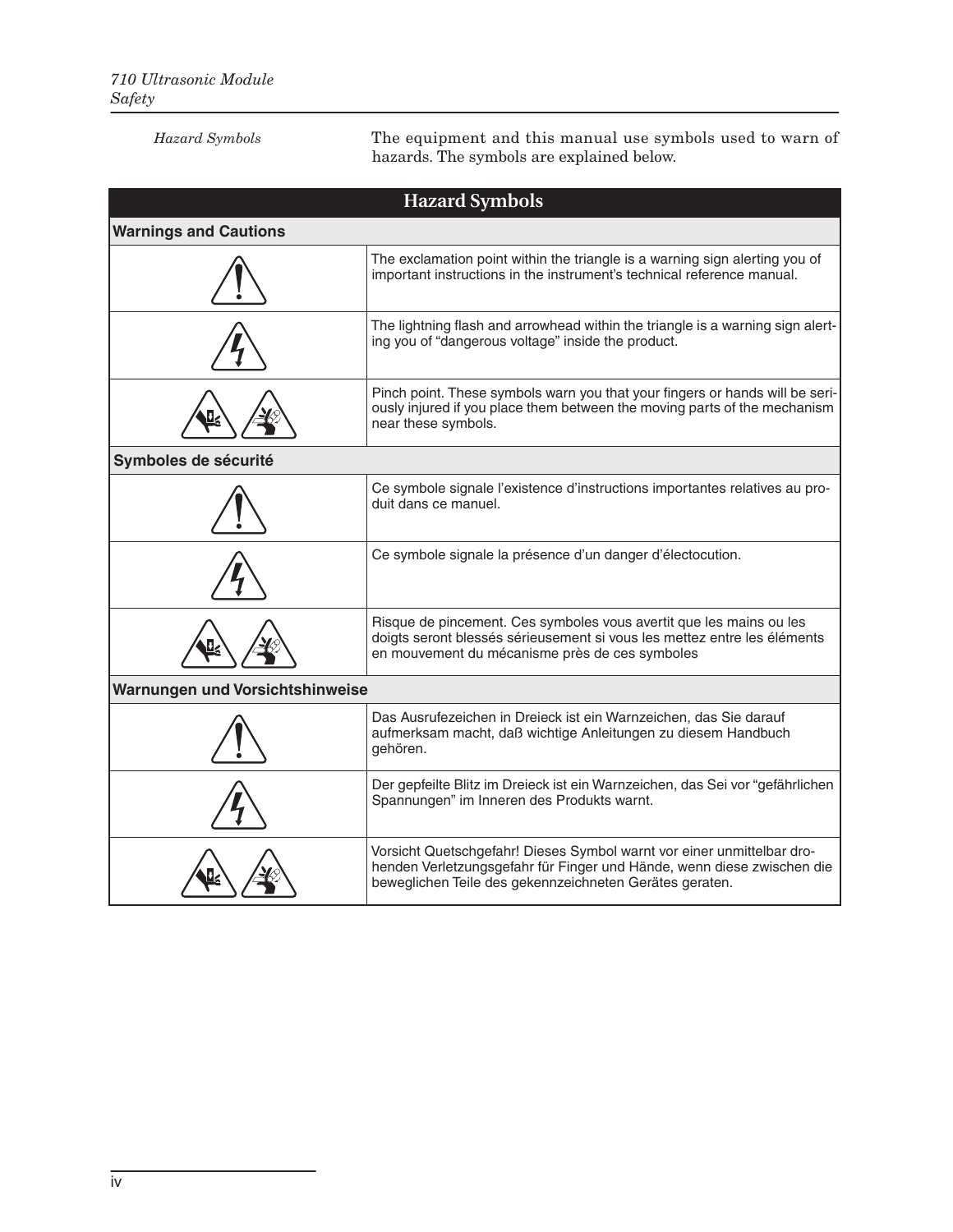## *Table of Contents*

## **[Section 1 Installation and Programming](#page-8-0)**

### **[Section 2 The Ultrasonic Level Sensor](#page-22-0)**

### **[Appendix A Accessories](#page-30-0)**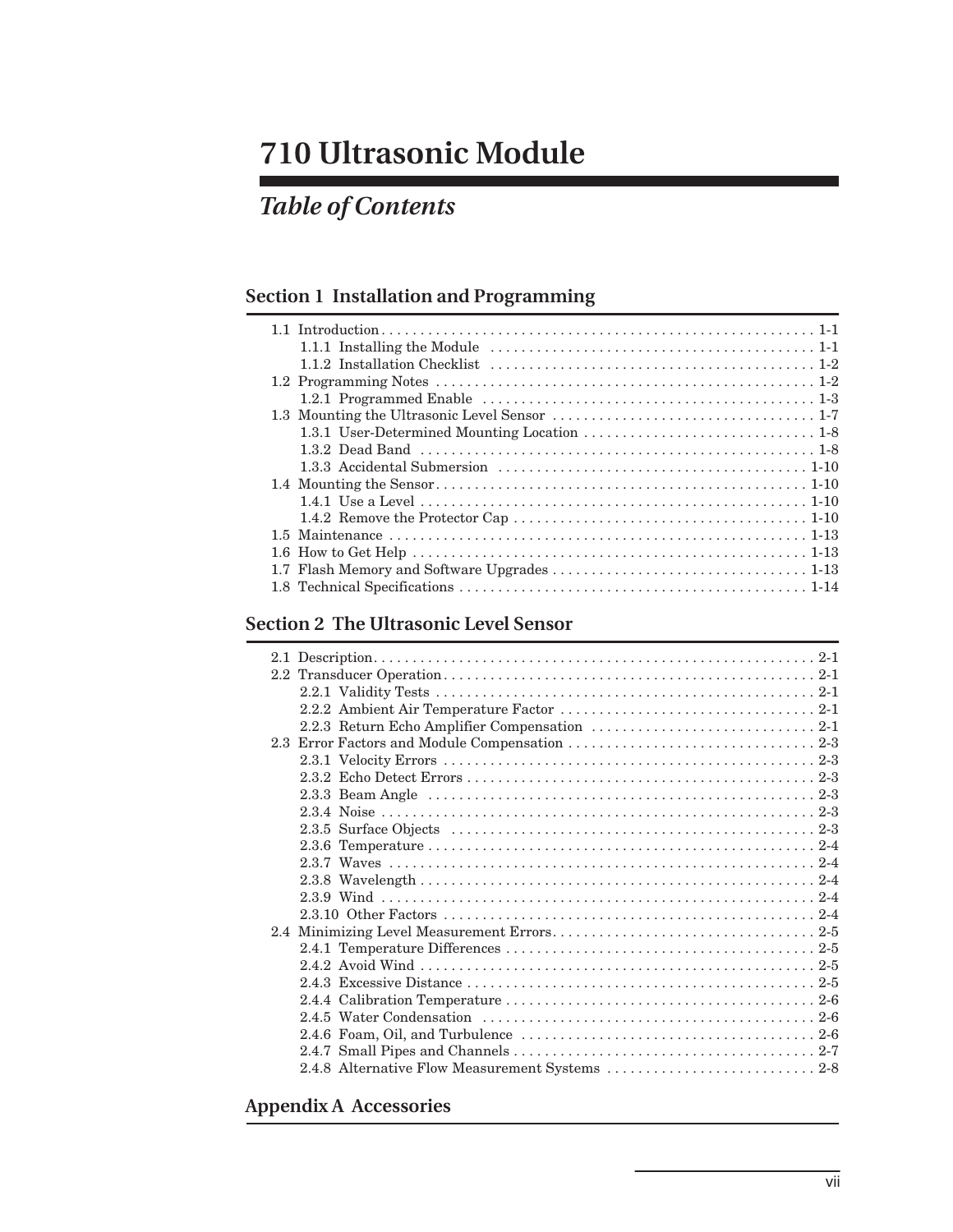## *List of Figures*

## *List of Tables*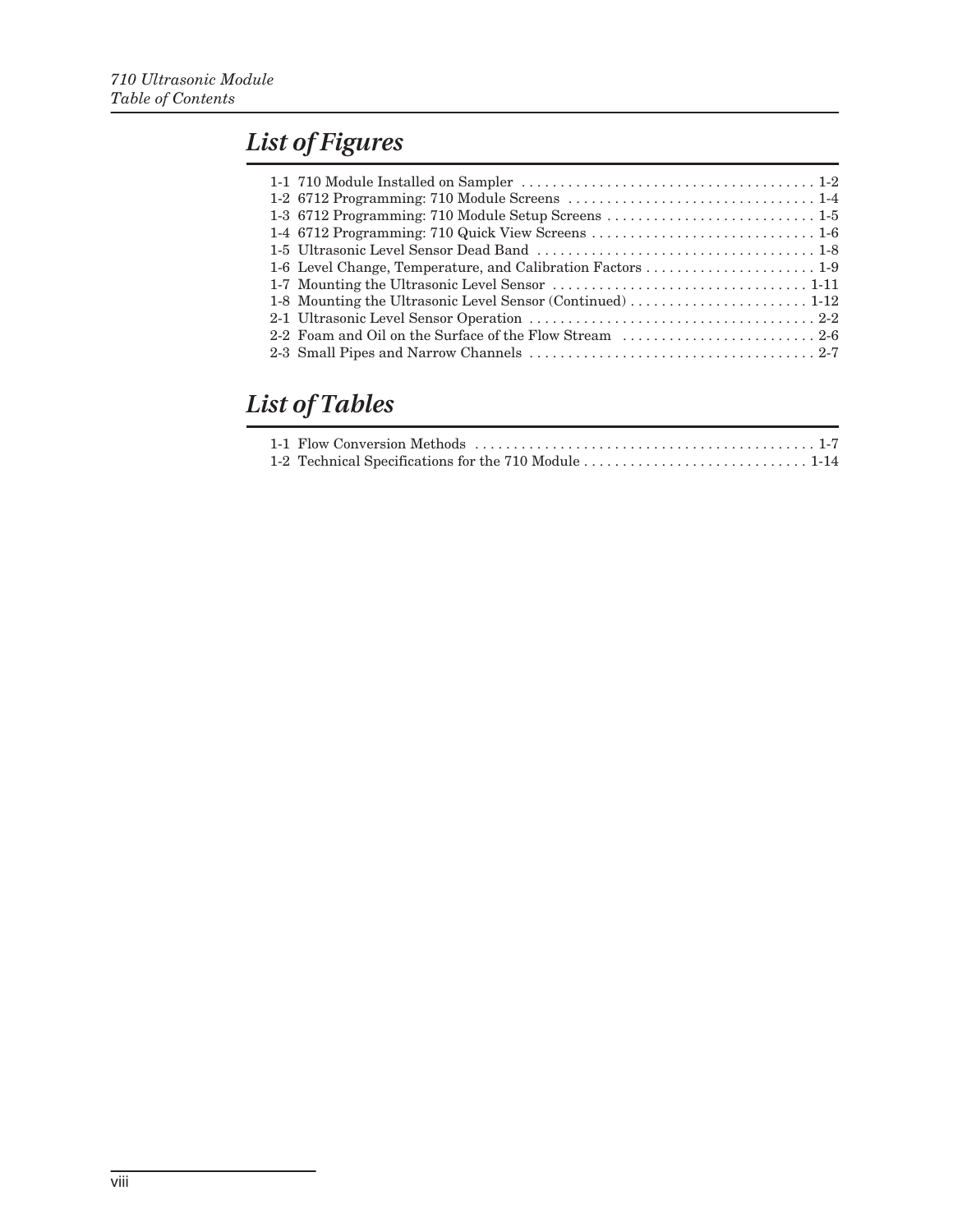## *Section 1 Installation and Programming*

<span id="page-8-1"></span><span id="page-8-0"></span>**1.1 Introduction** The 710 Ultrasonic Module is one of Isco's interchangeable modules for the Avalanche and 6700 Series Samplers. The module uses ultrasonic reflection to measure level. The ultrasonic level sensor is usually installed with some type of primary measuring device, such as a weir or flume. The module is dependable and easily installed. The ultrasonic sonic transducer is unaffected by corrosive chemicals.

> You can install the module only on a 6712 or 6700 controller. The ultrasonic level sensor can be used in nearly any location with a known level-to-flow relationship where it can be suspended at least one foot above the highest anticipated level of the liquid.

### **WARNING**

**The module has not been approved for use in hazardous locations as defined by the National Electrical Code. Installation of this module in a hazardous location may cause fire or explosion resulting in death, personal injury, or property damage. Before installing any device in a dangerous location, review safety precautions in your sampler manual. Check applicable guidelines, codes, and regulations of federal, state, city, and county agencies.**

### <span id="page-8-2"></span>**1.1.1 Installing the Module** To install the module:

- 1. Turn the sampler off.
- 2. Remove the connector cap in the module bay and move it aside.
- 3. Slide the module into the bay.
- 4. Push against the module to be sure the connector is fully seated.

To remove the module, turn the sampler off. Press the silver button and pull the module from the bay. Replace the connector cap in the module bay.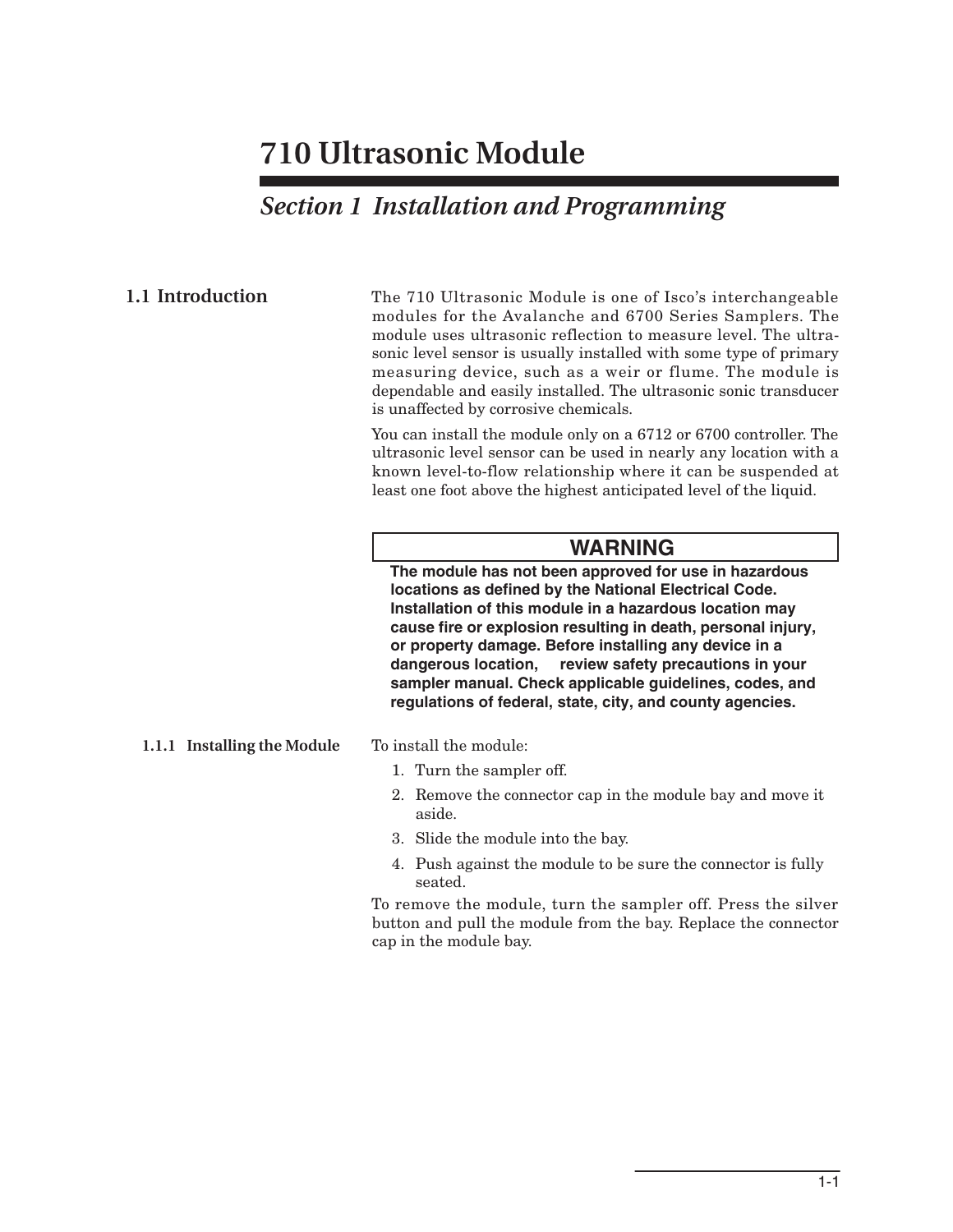

*Figure 1-1 710 Module Installed on Sampler*

- <span id="page-9-2"></span><span id="page-9-0"></span>
- **1.1.2 Installation Checklist** 1. Install the module and turn the sampler on.
	- 2. Install the level sensor over the channel.
	- 3. Connect the level sensor's cable to the module.
	- 4. Program the sampler and calibrate the module's level reading. If the level is a negative value, or if you need to toggle between positive and negative in the ADJUST LEVEL menu, press the "±" key before entering the numerical value.
	- 5. Set up the sampler. See details in the sampler manual.
	- 6. Run the program.

<span id="page-9-1"></span>**1.2 Programming Notes** You should install the module before turning the controller on. When the controller is turned on, it looks for a module. The controller will not recognize a newly installed module if it is not seen during this power-up routine. If you install a module while the controller is already on, turn the controller off and then on again to reconfigure the controller for use with the module.

> When the controller is configured with the module, it adds the necessary screens for programming. The screens appear on the following pages in Figures [1-2](#page-11-0), [1-3,](#page-12-0) and [1-4.](#page-13-0) These figures outline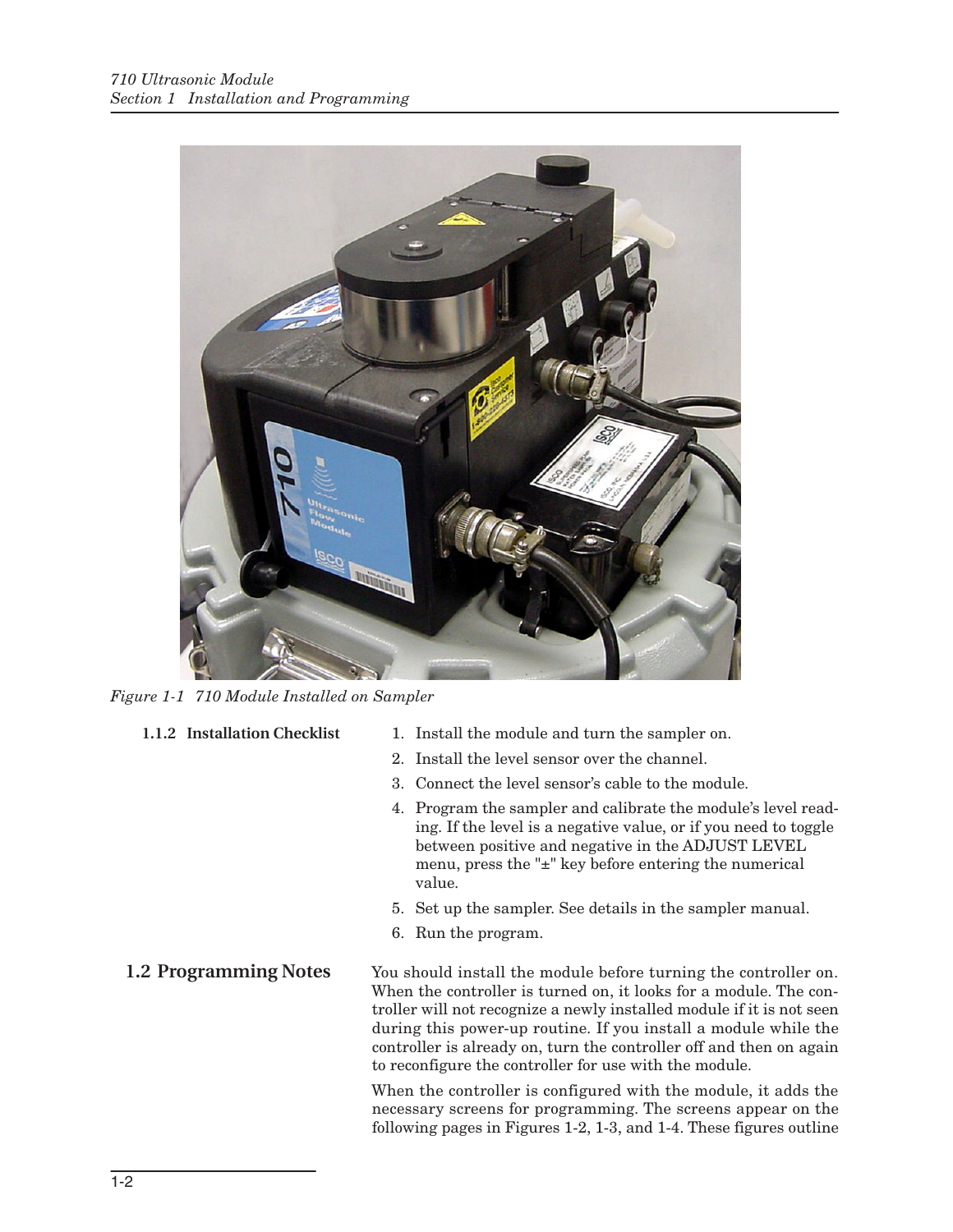the steps for module programming and calibration. For 6712 programming and general programming information, see the sampler manual.

An asterisk (\*) appears next to a reading if the module was unable to take a reading. If an asterisk appears, the reading displayed is the last available reading.

<span id="page-10-0"></span>**1.2.1 Programmed Enable** When a 710 Module is installed, additional sampler enable options are available. If programmed for LEVEL ONLY, the additional option is LEVEL. If programmed for FLOW METER, the additional options will be LEVEL and FLOW. For more information about programmed enables, see the sampler manual.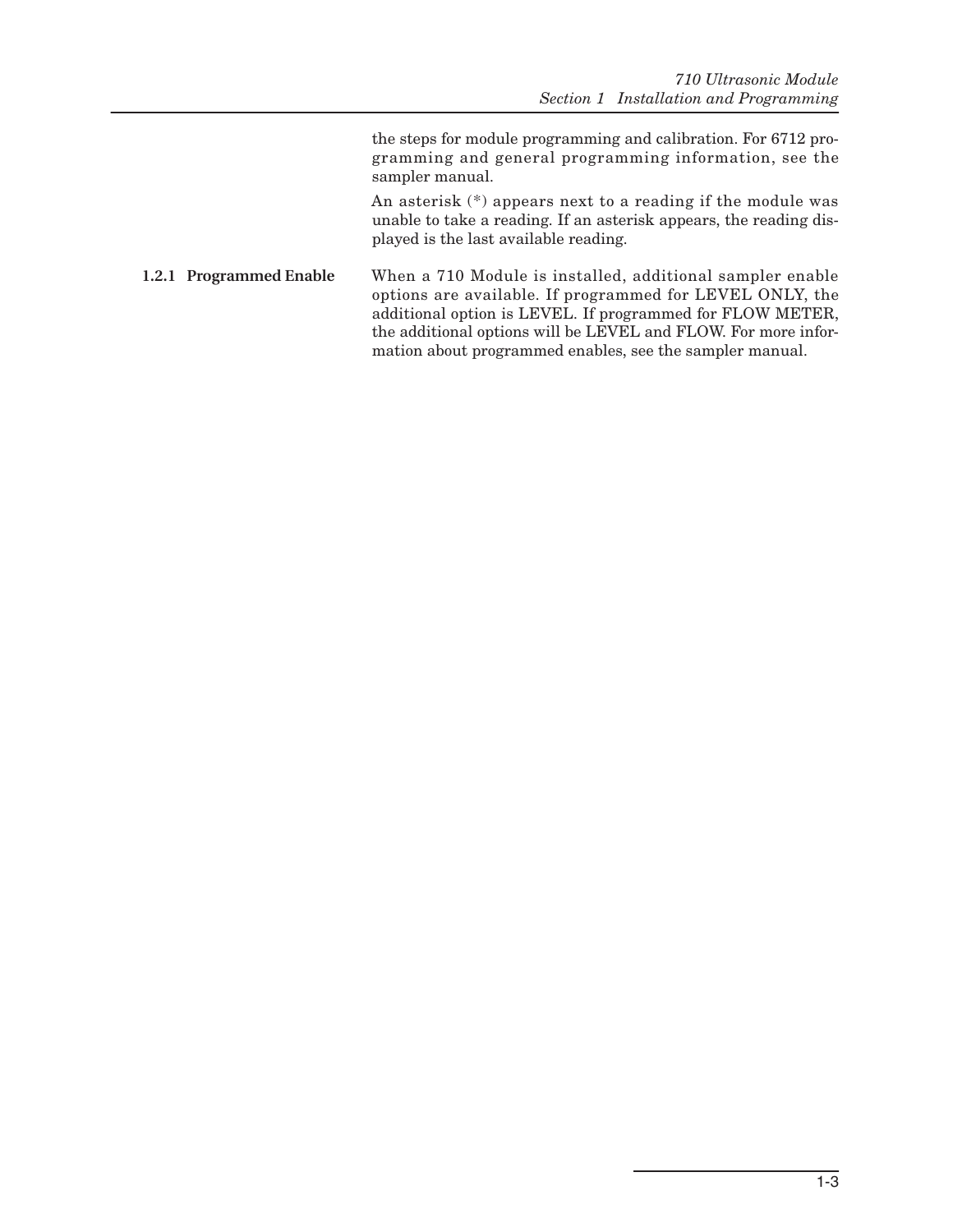

<span id="page-11-0"></span>*Figure 1-2 6712 Programming: 710 Module Screens*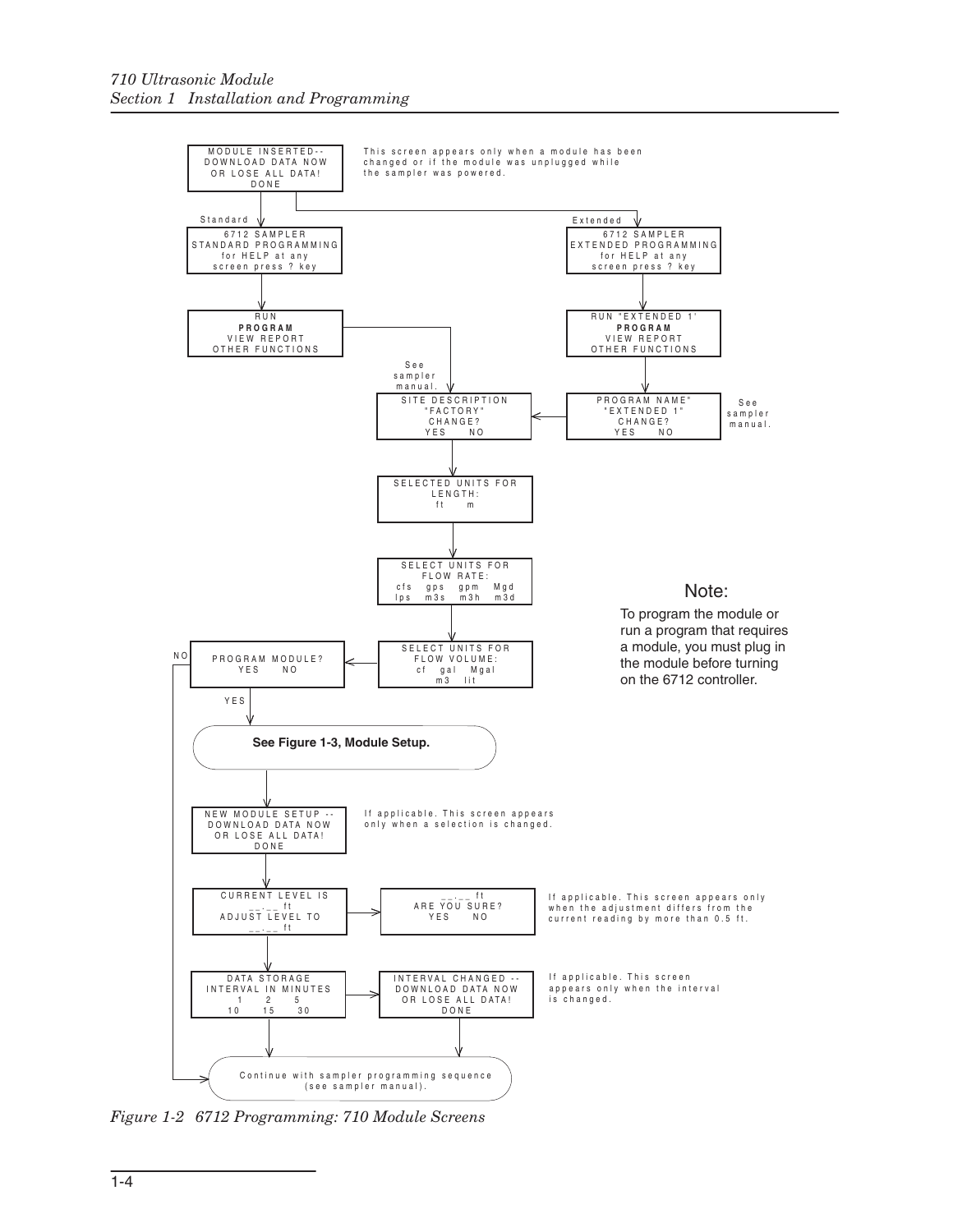

<span id="page-12-0"></span>*Figure 1-3 6712 Programming: 710 Module Setup Screens*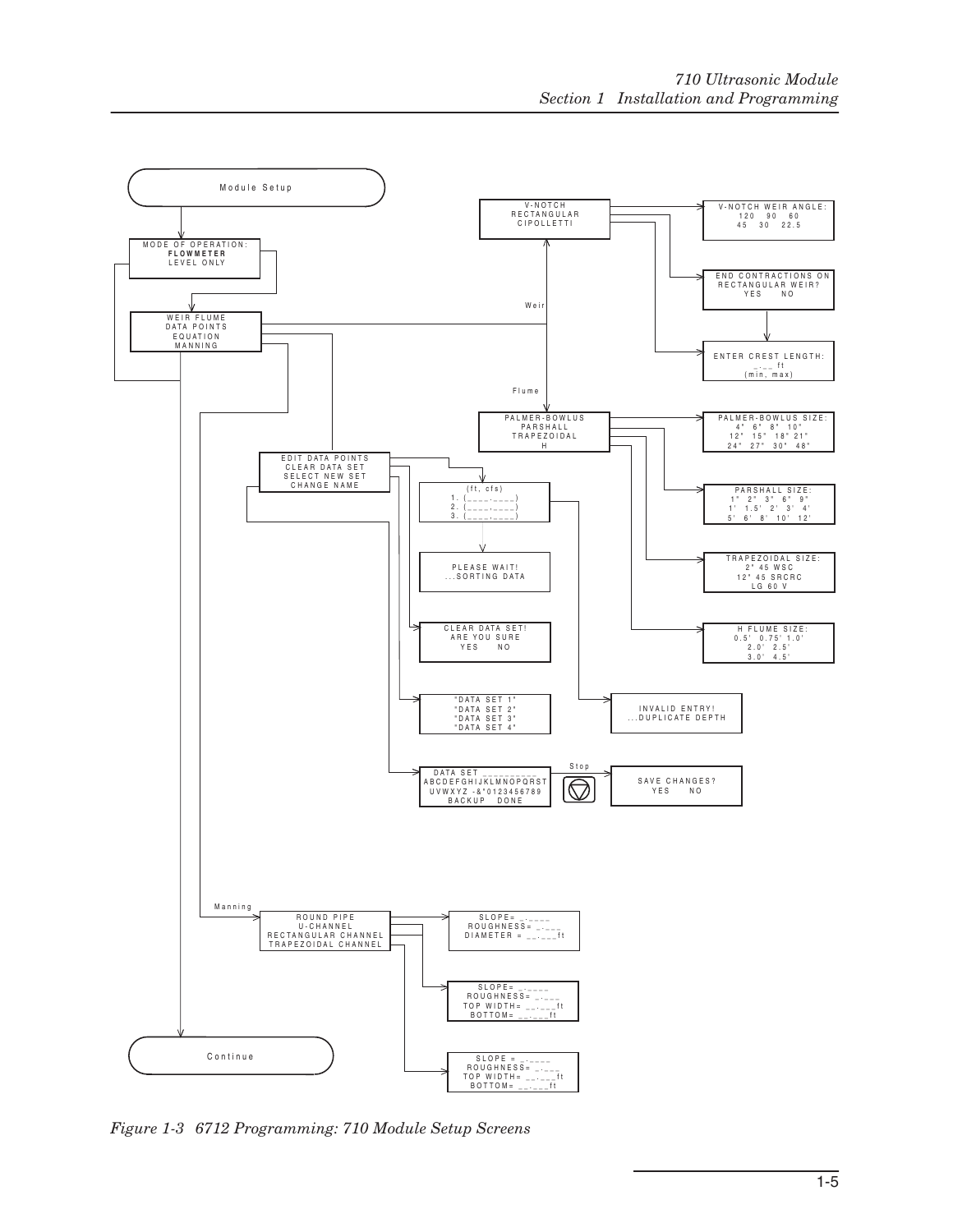

<span id="page-13-0"></span>*Figure 1-4 6712 Programming: 710 Quick View Screens*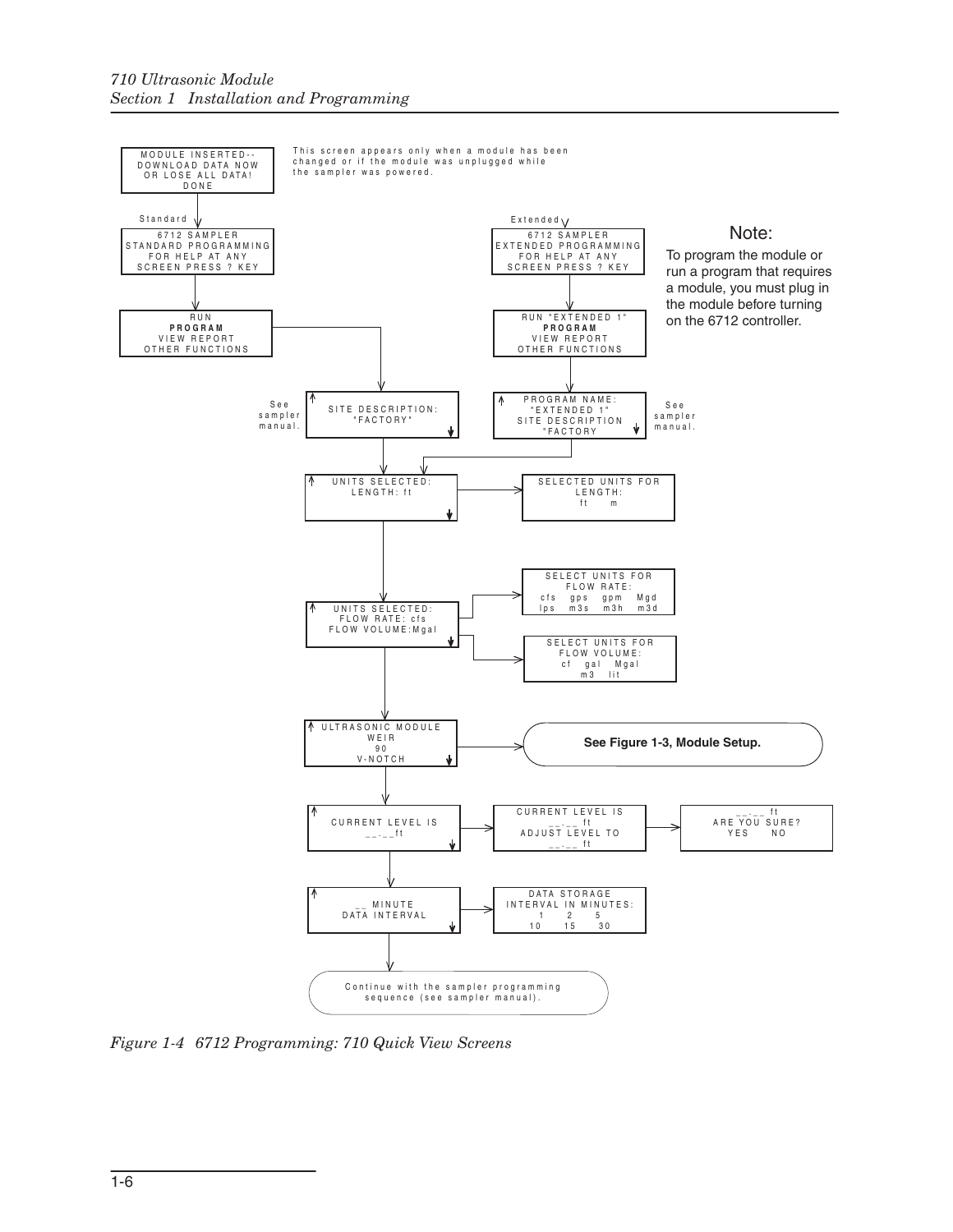### <span id="page-14-0"></span>**1.3 Mounting the Ultrasonic Level Sensor**

The location of the ultrasonic level sensor depends on the method of level-to-flow rate conversion used. The ultrasonic level sensor is usually installed with some type of primary measuring device, such as a weir or flume. The location of the ultrasonic level sensor over the primary device depends on the type of primary device used. Most primary devices have a specific place for the head (level) measurement device. For example, the head measuring point of a weir is at least three times the expected maximum head upstream from the weir plate. For Parshall flumes, the measuring point is  $\frac{1}{3}$  of the way into the converging section. For Palmer-Bowlus flumes, the measuring point is at least  $\frac{1}{2}$  of the pipe diameter upstream from the entrance to the flume. For more details about the location of the head measuring point, refer to the *Isco Open Channel Flow Measurement Handbook*, or to information provided by the manufacturer of the primary device. A list of available level-to-flow conversions appears in the following table.

<span id="page-14-1"></span>

| <b>Table 1-1 Flow Conversion Methods</b> |                                                  |                                                                           |  |
|------------------------------------------|--------------------------------------------------|---------------------------------------------------------------------------|--|
| <b>Conversion Type</b>                   | Device, Formula, or Table                        | <b>Size of Parameters</b>                                                 |  |
| Weir                                     | V- Notch Weir                                    | 22.5, 30, 45, 60, 90, 120 degrees.                                        |  |
|                                          | Rectangular Weir with End<br>Contractions        | Crest length.                                                             |  |
|                                          | Rectangular Weir without End<br>Contractions     | Crest length.                                                             |  |
|                                          | Cipoletti Weir                                   | Crest length.                                                             |  |
| Flume                                    | Palmer-Bowlus Flume                              | 4, 6, 8, 10, 12, 15, 18, 21, 24, 27, 30, 48 inches.                       |  |
|                                          | <b>Parshall Flume</b>                            | 1, 2, 3, 6, 9 inches.<br>1, 1.5, 2, 3, 4, 5, 6, 8, 10, 12 feet.           |  |
|                                          | <b>Trapezoidal Flume</b>                         | Large 60-degree V.<br>2-inch, 45-degree WSC.<br>12-inch, 45-degree SRCRC. |  |
|                                          | "H" Flume                                        | 0.5, 0.75, 1, 1.5, 2, 2.5, 3, 4.5 feet.                                   |  |
| Equation                                 | $Q = a \times H^{b+c} \times H^d$                | $Q = flow$<br>$H = head$<br>a, b, c, $\&$ d = entered values              |  |
| Data Points                              | User-developed tables for level-to-flow<br>rate. | 3 to 50 data points.                                                      |  |
| <b>Manning Equation</b>                  | <b>Round Pipe</b>                                | Slope, Roughness, Diameter.                                               |  |
|                                          | <b>U-Channel Pipe</b>                            | Slope, Roughness, width.                                                  |  |
|                                          | Rectangular Pipe                                 | Slope, Roughness, Width.                                                  |  |
|                                          | Trapezoidal                                      | Slope, Roughness, Bottom Width, Top Width.                                |  |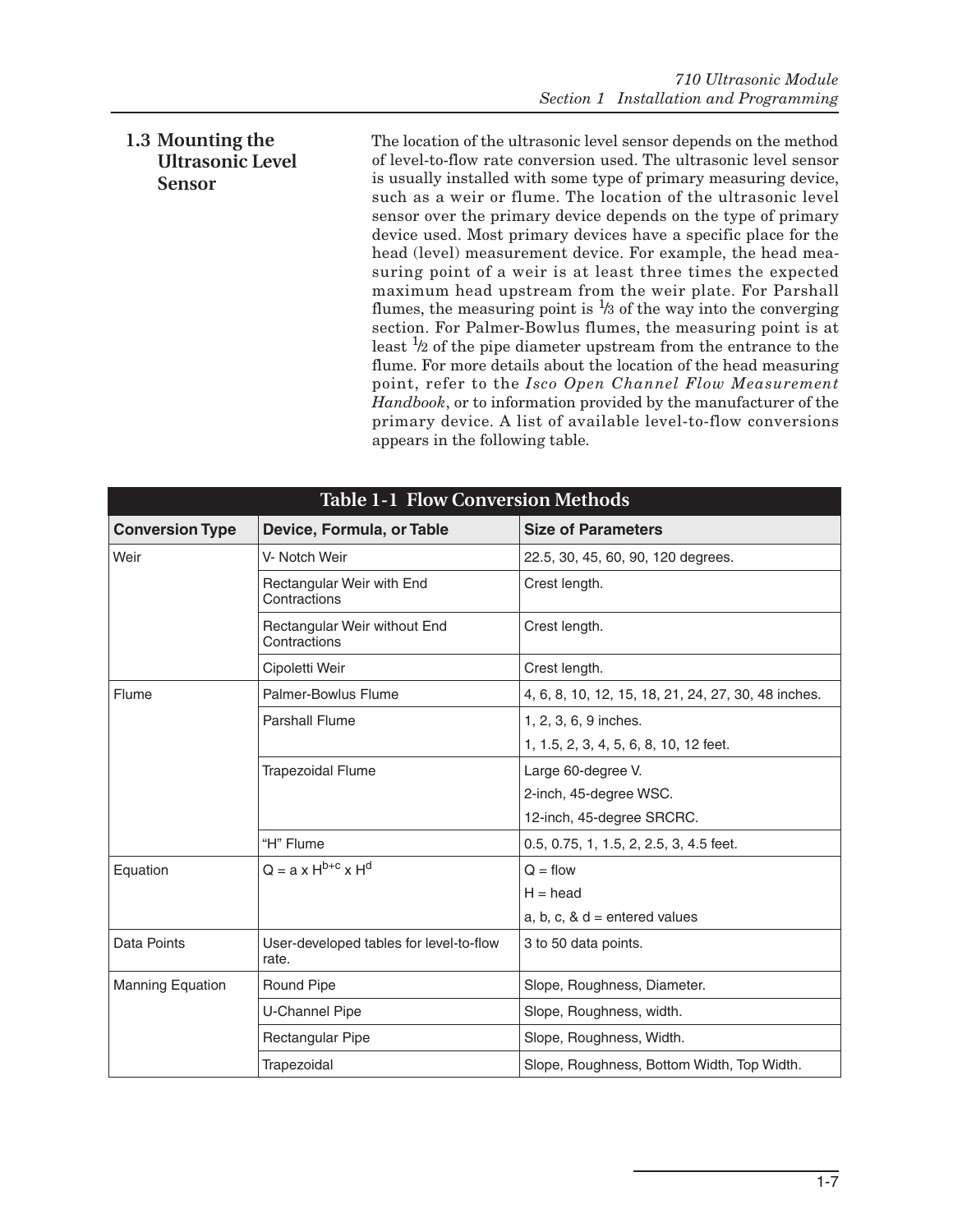- <span id="page-15-0"></span>**1.3.1 User-Determined Mounting Location** If you intend to measure flow by some other means, such as a gravity flow equation (Manning) or by calibrating a section of the flow channel, you will have to determine the location for the ultrasonic level sensor. You should base this location on the hydraulic characteristics of the site and the method of level-to-flow rate conversion used.
- <span id="page-15-1"></span>**1.3.2 Dead Band** Mount the ultrasonic level sensor as close to the maximum expected level as possible. This minimizes many of the undesirable characteristics of ultrasonic distance measurement. However, you *must* mount the ultrasonic level sensor at least one foot higher than the maximum expected level. This is a result of the one foot "dead band" directly below the level sensor where no measurements can be taken.



<span id="page-15-2"></span>*Figure 1-5 Ultrasonic Level Sensor Dead Band*

### *Note*

Do not mount the sensor over turbulent flow, such as round pipe openings in manholes where the flow may exceed one half of full-pipe. Turbulence occurs at the transition between each round pipe opening and the U-channel. Under these conditions, you *must* place the sensor over the least turbulent flow. This is usually the midpoint of the length of the U-channel.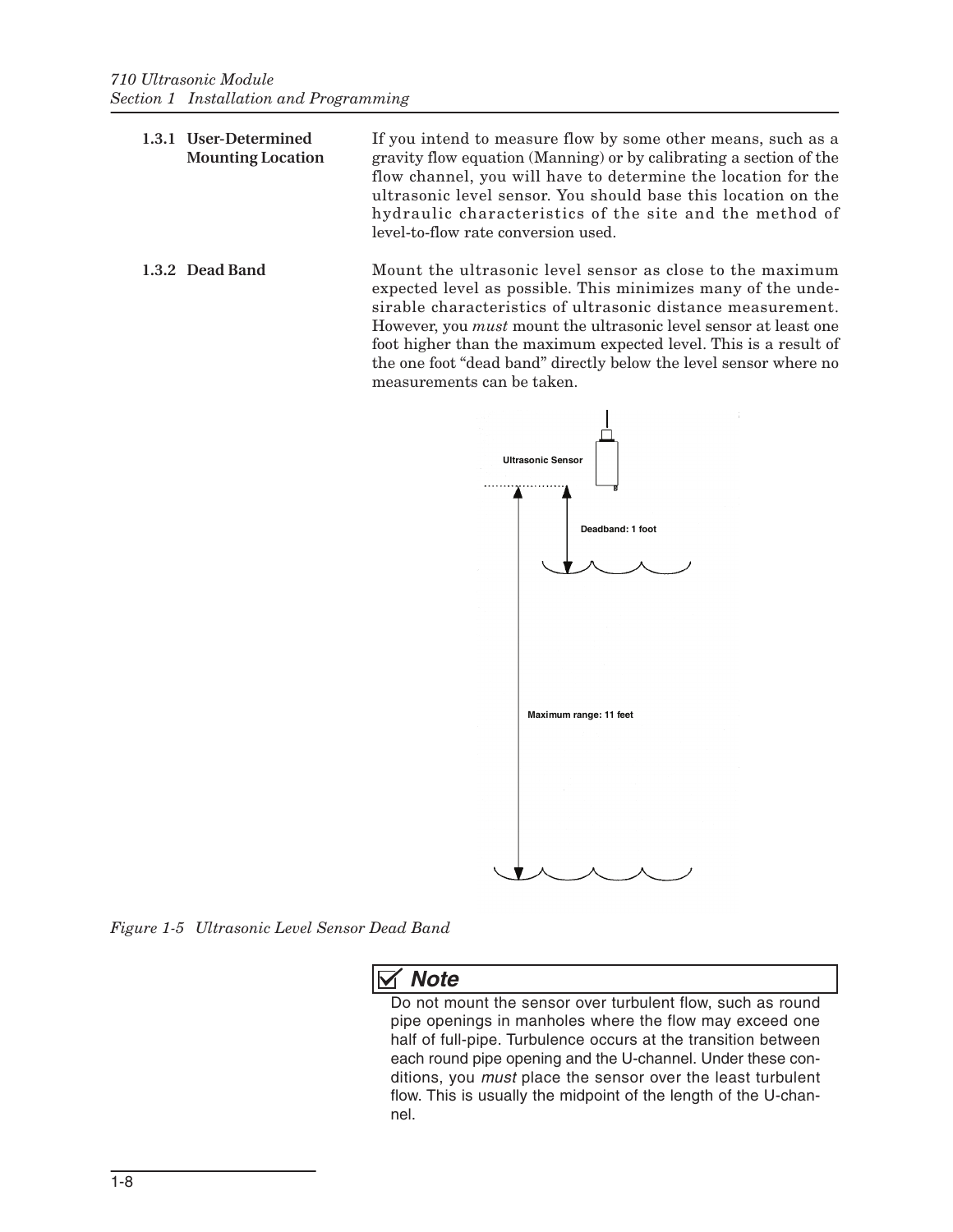

DEAD BAND : The non-usable distance (1 foot) between the level sensor and the liquid surface. this requires that at maximum level the liquid surface be at least 1 foot from the level sensor.

DISTANCE "D" is the distance from the level sensor to the liquid surface. For the module, this distance can be from 1 to 11 feet.

"Dc " is the distance from the level sensor to the liquid surface at the time the level "H" was calibrated.

"Dz" is the distance from the level sensor to the zero level "Hz" of the primary device. Note that errors caused by the velocity of sound will be multiplied by the distance from the level sensor to the liquid surface "D." As the distance "D" increases, the possibility of error increases.

LEVEL : The depth of water above the primary device's zero level "Hz " point. May also be referred to as head. In this manual , "level" and "head" are interchangeable terms. The module calculates level using the following formula:  $H = Dz - D$ .

"Hc " is the level when the module was calibrated.

"H" is the level at the present time. "H" is shown above "Hc ." However, if the level had dropped af ter calibration, "H" would be below "Hc."

LEVEL CHANGE "Hchg" : is the change in level over time. The maximum change in level that th e module can detect is 10 feet. Hchg =  $H-Hc$ .

MAXIMUM HE AD "Hmax" : is the maximum level that the module can measure. This is dependent on the installation of the sensor (the distance from the sensor to the liquid) and the calibration of the module. For example, if the sensor is in stalled 5 feet from the liquid level and this level is entered as 10 feet, then the maximum head will be 14 feet.

TEMPERATURE : Since temperature significantly affects the velocity of sound, a temperature measurement is made by the module to provide compensation.

CALIBRATION TEMPERATURE "Tc" : is the temperature at the level sensor at the time the system is calibrated. (Not shown on the drawing.

TEMPERATURE CHANGE "chg" : is the change in the temperature after the head was calibrated .  $chg = T - Tc$ . Note that the temperature is used to calculate the distance "D" to the liquid surface, and the head. Any error in the temperature "T" causes an error that is proportional to the distance "D."

<span id="page-16-0"></span>*Figure 1-6 Level Change, Temperature, and Calibration Factors*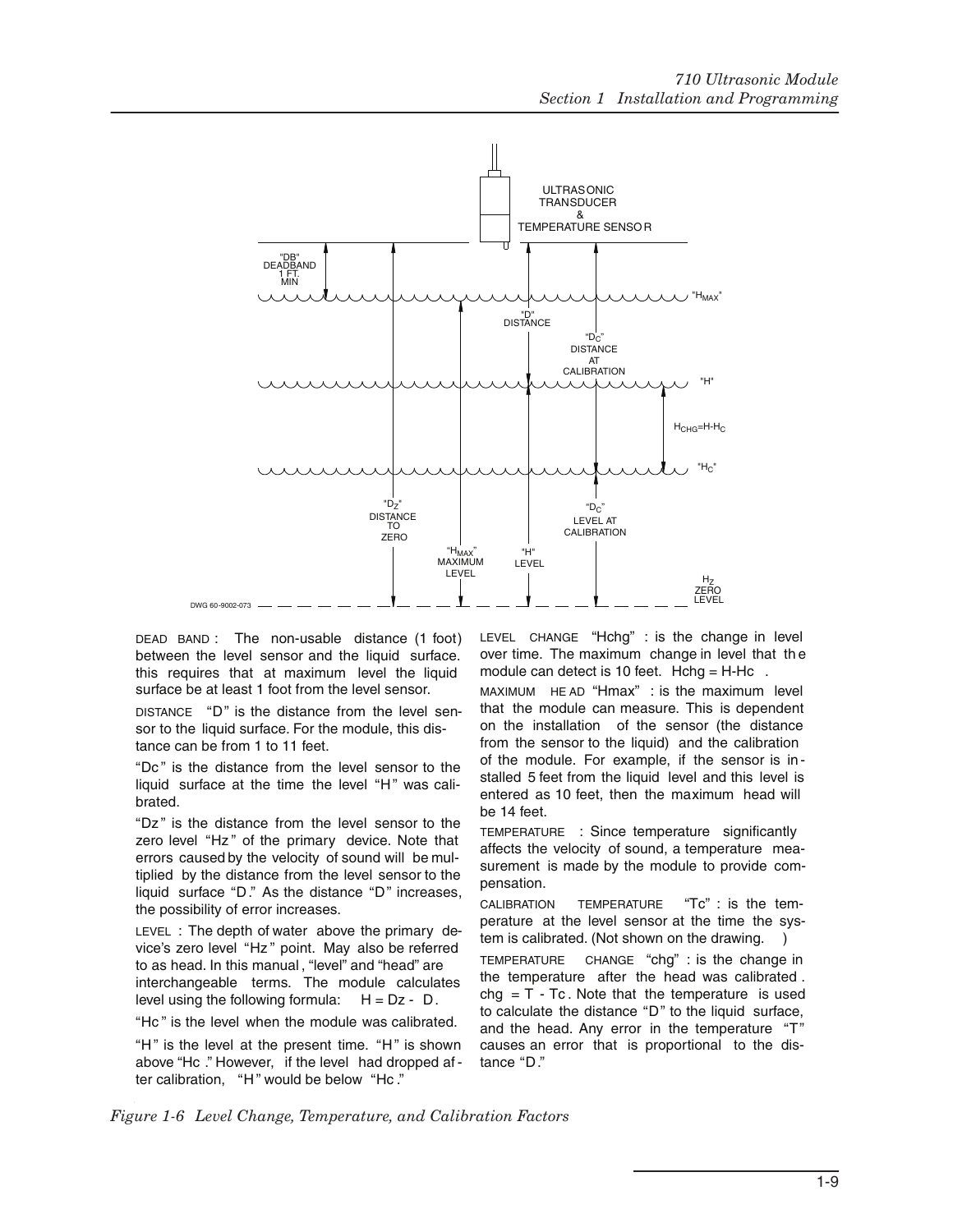<span id="page-17-3"></span><span id="page-17-2"></span><span id="page-17-1"></span><span id="page-17-0"></span>

| 1.3.3 Accidental Submersion       | Since both ends of the ultrasonic level sensor are completely<br>sealed, temporary submersion in the flow stream should not<br>cause any harm. However, you should avoid prolonged sub-<br>mersion.                                                                                                             |
|-----------------------------------|-----------------------------------------------------------------------------------------------------------------------------------------------------------------------------------------------------------------------------------------------------------------------------------------------------------------|
| 1.4 Mounting the Sensor           | There are many ways to suspend or mount the ultrasonic level<br>sensor over the flow stream. Some are shown in Figures 1-7 and<br>1-8 in this manual. Mounting hardware is listed in Appendix A.<br>Select the method that best suits your application.                                                         |
|                                   | In stable, indoor environments, you can simply suspend the<br>ultrasonic level sensor from its cable. A Cable Straightener,<br>which forces the ultrasonic level sensor to hang plumb, is<br>available to help in this mounting method.                                                                         |
| 1.4.1 Use a Level                 | When you mount the ultrasonic level sensor, place it over the<br>center of the flow stream and use a circular bubble level to align<br>it vertically. This is very important, since misalignment may<br>result in erratic or erroneous level readings because of echo<br>bouncing off the walls of the channel. |
| 1.4.2 Remove the Protector<br>Cap | The ultrasonic level sensor is shipped with a protective cap cov-<br>ering the transducer. Remove the cap after the level sensor is<br>installed, as it will prevent correct operation if left in place.                                                                                                        |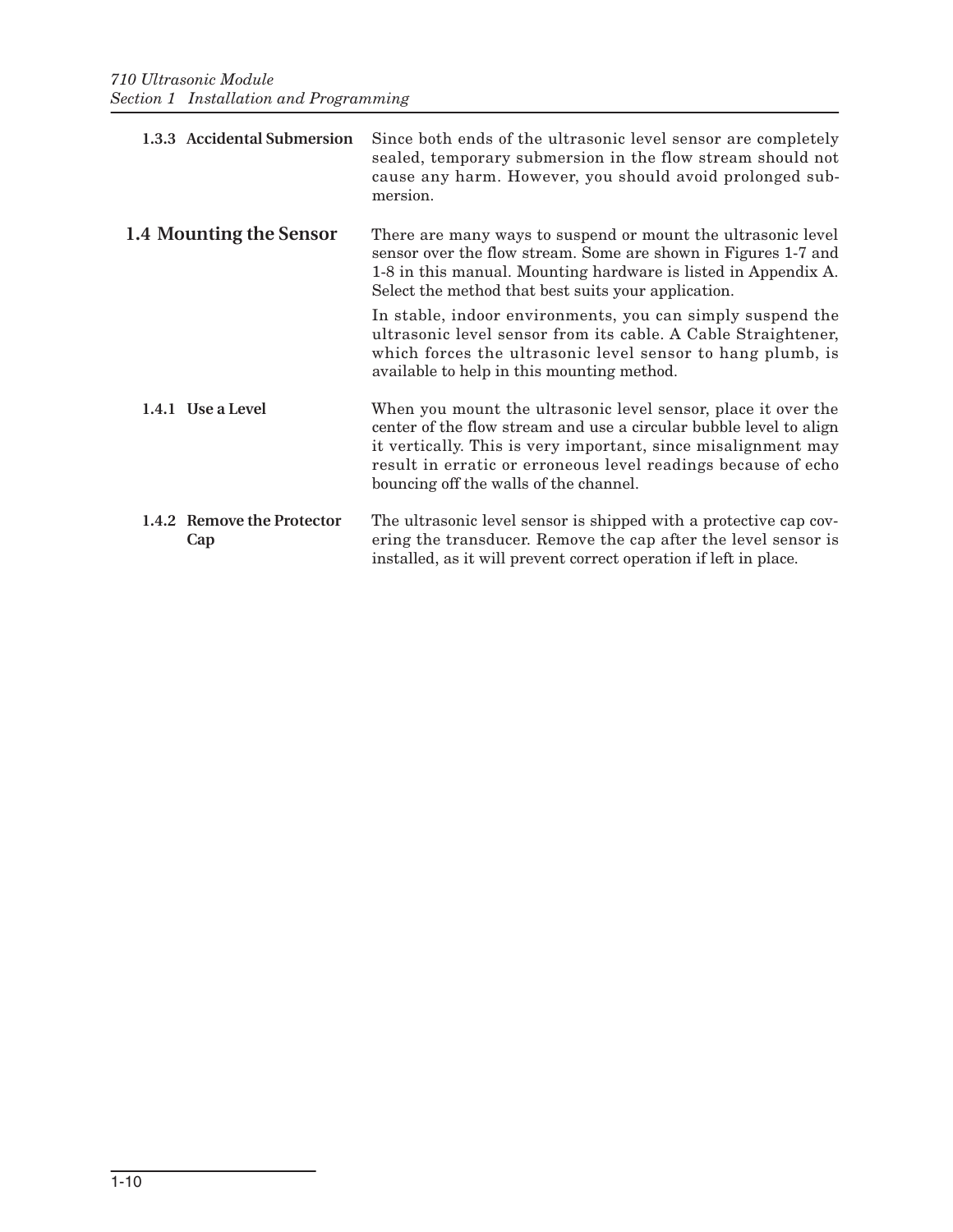

<span id="page-18-0"></span>*Figure 1-7 Mounting the Ultrasonic Level Sensor*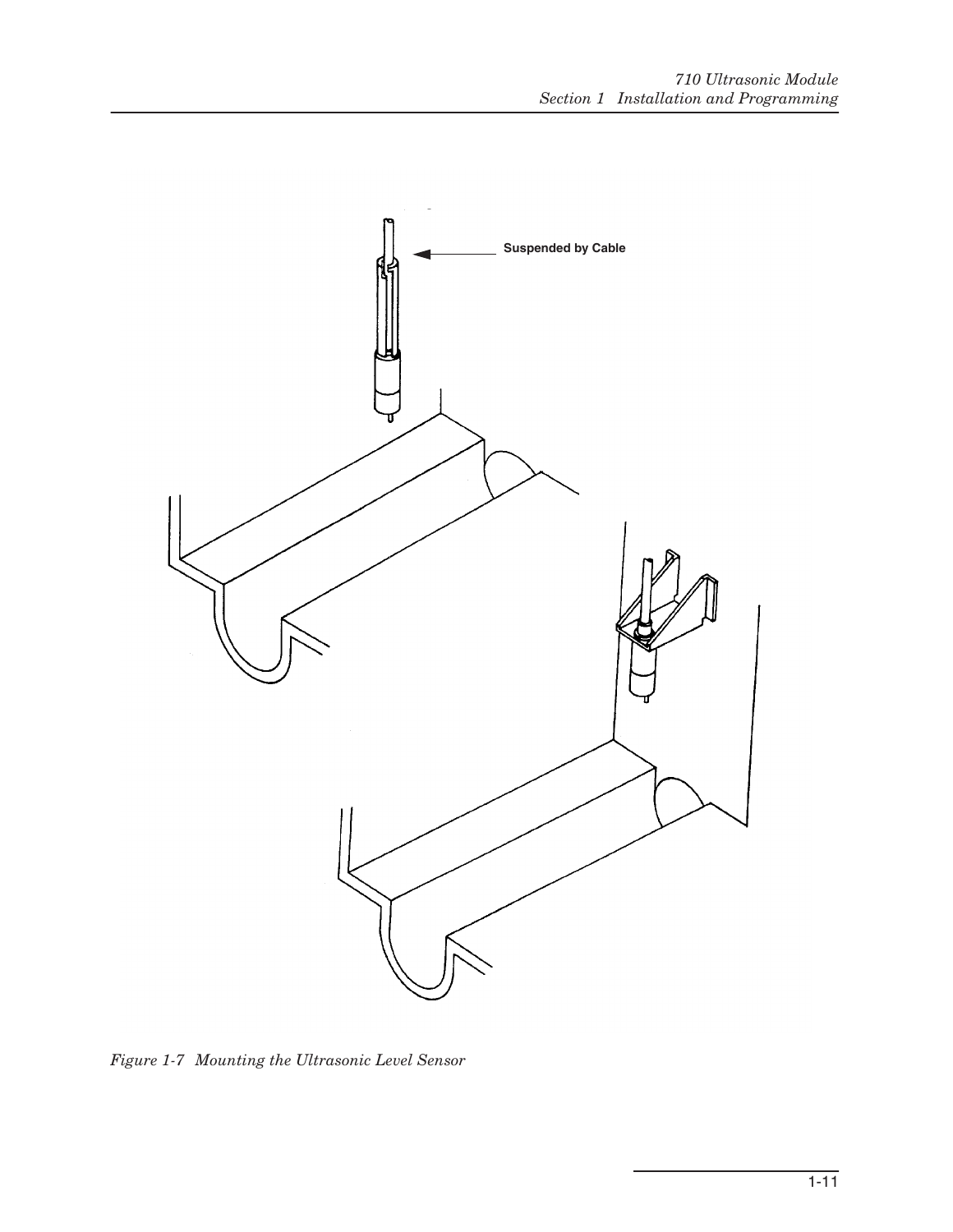<span id="page-19-0"></span>

*Figure 1-8 Mounting the Ultrasonic Level Sensor (Continued)*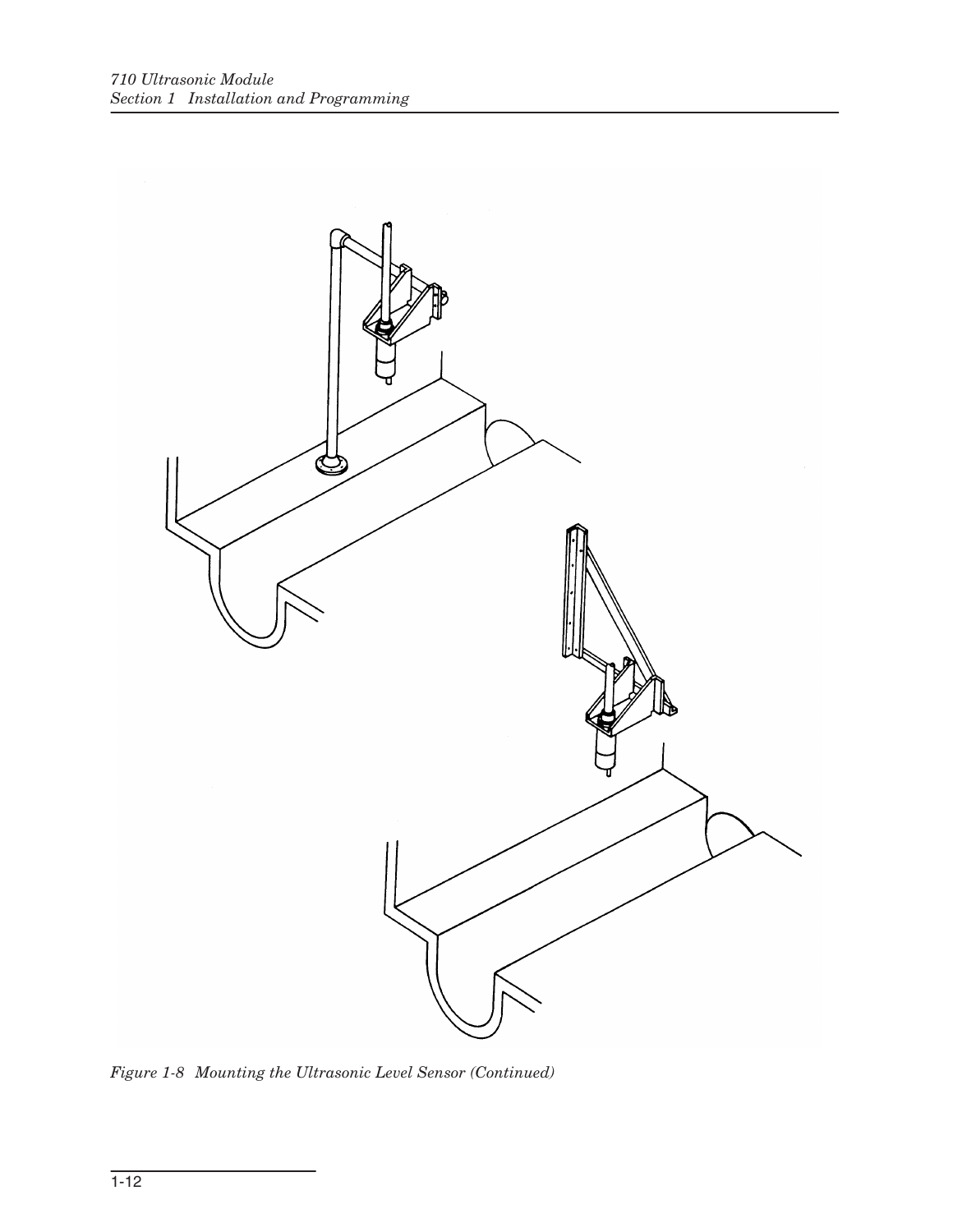<span id="page-20-2"></span><span id="page-20-1"></span><span id="page-20-0"></span>

| 1.5 Maintenance                                  | The ultrasonic level sensor requires little maintenance. It is<br>encapsulated for protection from the environment. The level<br>sensor's transducer surface is aluminum, coated with a Teflon®<br>film. Do not scratch or score the surface; the transducer may be<br>damaged.                                                                                                                                                                         |
|--------------------------------------------------|---------------------------------------------------------------------------------------------------------------------------------------------------------------------------------------------------------------------------------------------------------------------------------------------------------------------------------------------------------------------------------------------------------------------------------------------------------|
|                                                  | If the transducer's surface becomes contaminated due to long<br>term use or accidental submersion, operation of the unit may be<br>impaired. If this happens, clean the case with a brush, but do not<br>brush the transducer's surface or it may be damaged. Clean the<br>surface of the transducer with gently flowing water.                                                                                                                         |
|                                                  | Do not drop the assembly, nor attempt to take it apart. The ultra-<br>sonic level sensor contains no user-serviceable parts. Its case is<br>completely sealed to protect the internal components. Repair of<br>the unit must be done at the factory. If you think your module<br>requires repair, contact Isco's Technical Service Department.                                                                                                          |
| 1.6 How to Get Help                              | If you need help or have repair questions, contact Isco's Tech-<br>nical Service Department.                                                                                                                                                                                                                                                                                                                                                            |
|                                                  | <b>Isco Technical Service Department</b><br>P.O. Box 82531<br>Lincoln, Nebraska, 68501 (USA)                                                                                                                                                                                                                                                                                                                                                            |
|                                                  | Telephone: (866) 298-6174<br>FAX: (402) 465-3022                                                                                                                                                                                                                                                                                                                                                                                                        |
|                                                  | Email: IscoService@teledyne.com                                                                                                                                                                                                                                                                                                                                                                                                                         |
| 1.7 Flash Memory and<br><b>Software Upgrades</b> | The module has Flash memory to store its software. With Flash<br>technology, you can upgrade your module's software without<br>sending it back to the factory or replacing a chip. To update the<br>module software, install the module in an Avalanche or 6712<br>Sampler. Then connect the sampler power source and turn the<br>sampler on. Connect the sampler to a computer and follow the<br>instructions received with your Flash Update program. |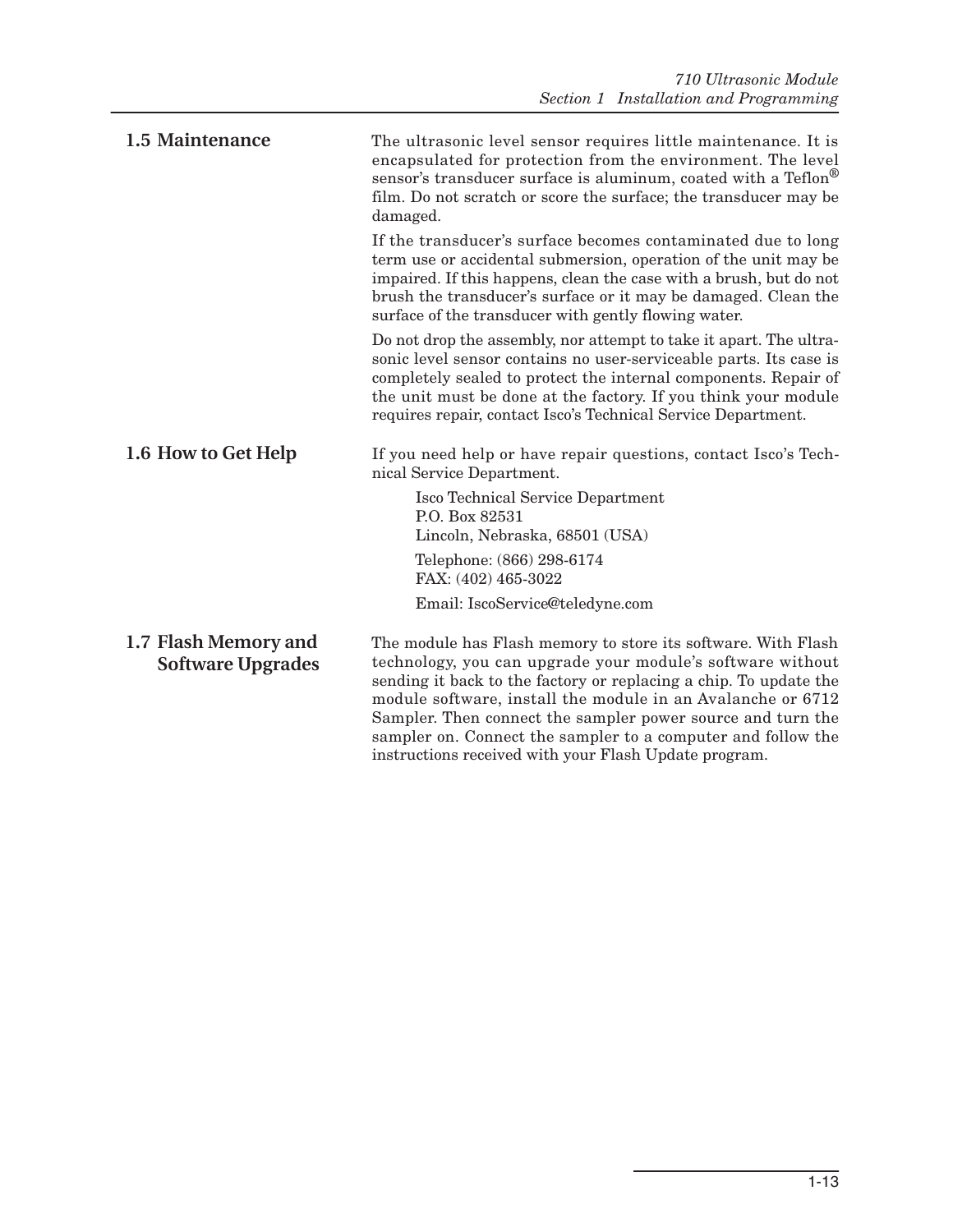### <span id="page-21-0"></span>**1.8 Technical Specifications**

<span id="page-21-1"></span>

|                                                   | Table 1-2 Technical Specifications for the 710 Module                                               |  |
|---------------------------------------------------|-----------------------------------------------------------------------------------------------------|--|
| Module Weight                                     | 1.1 lbs $(0.5 \text{ kg})$                                                                          |  |
| <b>Transducer Weight</b>                          | 2.1 lbs. (1.0 kg) (transducer and cable)                                                            |  |
| <b>Module Dimensions</b>                          | 4.9 x 5.7 x 2.0 inches (12.4 x 14.5 x 5.1 cm)                                                       |  |
| Transducer Dimensions                             | 2.3 inches diameter x 6 inches long (5.7 x 15.2 cm)                                                 |  |
|                                                   | 25 foot cable (7.6 m)                                                                               |  |
| Module Material                                   | Polystyrene                                                                                         |  |
| Transducer Materials                              | Delrin <sup>®</sup> housing with PVC cable                                                          |  |
| <b>Operating Temperature</b>                      | 32° to 120°F (0° to 49°C)                                                                           |  |
| Storage Temperature                               | 0° to 140°F (-18° to 60°C)                                                                          |  |
| Module Enclosure                                  | NEMA 4X and 6, IP67                                                                                 |  |
| <b>Transducer Enclosure</b>                       | Totally encapsulated: NEMA 4X and 6, IP67                                                           |  |
| Power                                             | Provided by the sampler                                                                             |  |
| Memory                                            | Nonvolatile programmable Flash                                                                      |  |
|                                                   | Can be field updated through the sampler                                                            |  |
| Readings                                          | Programmable through sampler at 1, 2, 5, 10, 15, and<br>30 minute intervals                         |  |
| <b>Level Resolution</b>                           | 0.013 ft (0.4 cm) [per count of digital timer]                                                      |  |
| Level Measurement Accuracy                        | A change of less than 1 foot (30.5 cm): $\pm 0.02$ ft ( $\pm 0.6$ cm) at $72^{\circ}F(22^{\circ}C)$ |  |
|                                                   | A change of 1 to 10 feet (30.5 to 305 cm): $\pm 0.04$ ft ( $\pm 1.2$ cm) at 72°F(22°C)              |  |
|                                                   | The change is relative to the calibration level.                                                    |  |
| Maximum Error Due to                              | ±0.000085 x (Distance to liquid surface) per °C                                                     |  |
| Temperature                                       | ±0.000047 x (Distance to liquid surface) per °F                                                     |  |
| Beam Angle                                        | 10 degrees                                                                                          |  |
| Range                                             | Minimum 1 foot (30.5 cm) from sensor to liquid at maximum level.                                    |  |
|                                                   | Maximum 11 feet 335 cm) from sensor to liquid at minimum level.                                     |  |
| All weights may vary by $\pm 0.2$ lb (0.1 kg)     |                                                                                                     |  |
| All lengths may vary by $\pm 0.25$ inch (0.64 cm) |                                                                                                     |  |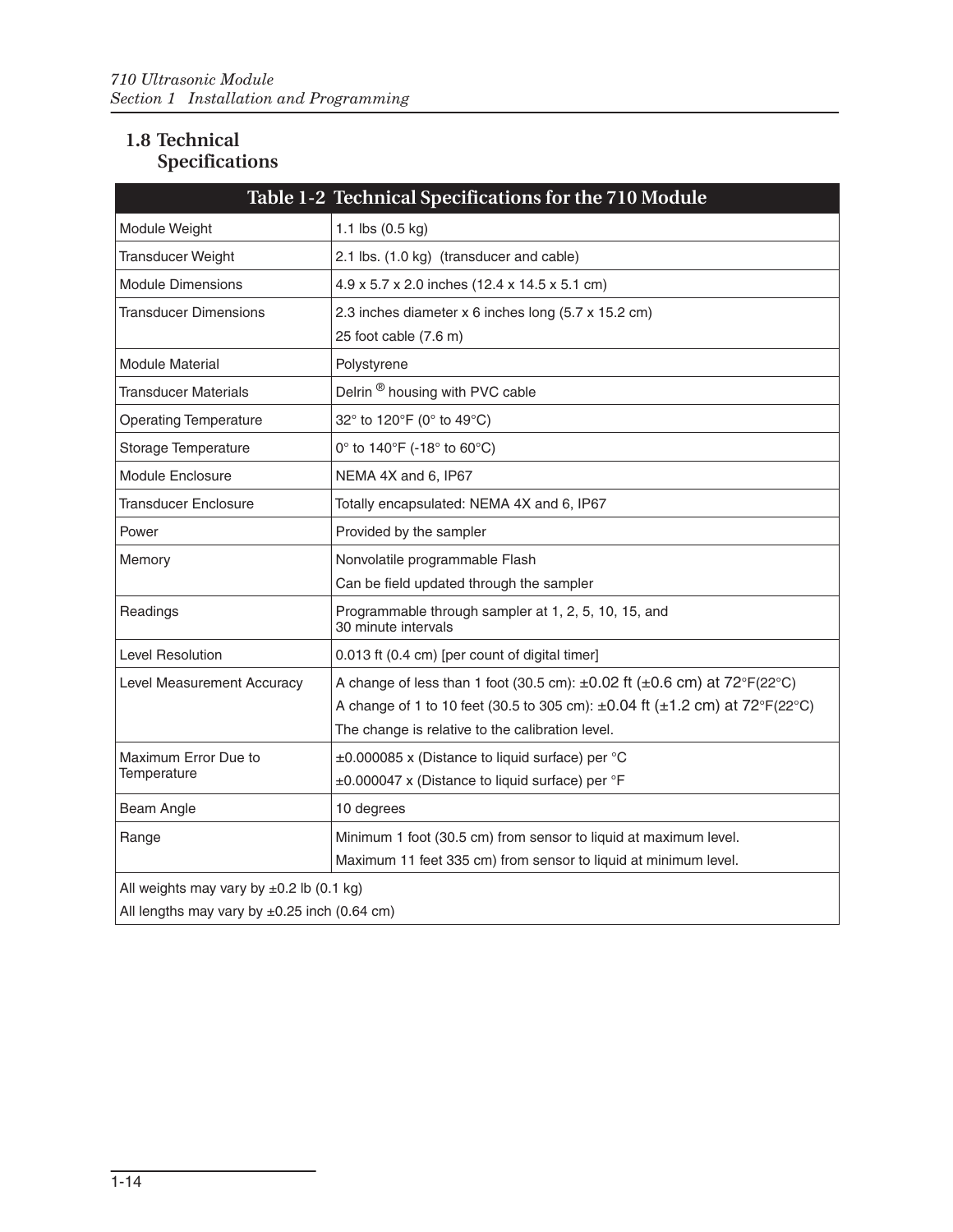## *Section 2 The Ultrasonic Level Sensor*

<span id="page-22-5"></span><span id="page-22-4"></span><span id="page-22-3"></span><span id="page-22-2"></span><span id="page-22-1"></span><span id="page-22-0"></span>

| 2.1 Description                                | The ultrasonic level sensor mounts directly over the flow stream.<br>The module measures level by transmitting an ultrasonic pulse<br>toward the liquid surface and then measuring the time it takes<br>for the echo to return.                                                                                                                                                                                                                                                                                                                |  |
|------------------------------------------------|------------------------------------------------------------------------------------------------------------------------------------------------------------------------------------------------------------------------------------------------------------------------------------------------------------------------------------------------------------------------------------------------------------------------------------------------------------------------------------------------------------------------------------------------|--|
|                                                | The ultrasonic level sensor consists of an enclosure with a single<br>transducer acting both as a pulse transmitter and echo receiver.<br>Since the speed of the pulse through the air varies with temper-<br>ature, compensation is built in. A sensor inside the enclosure<br>measures ambient temperature. The microprocessor automati-<br>cally compensates for speed-of-sound changes caused by air tem-<br>perature fluctuations.                                                                                                        |  |
| <b>2.2 Transducer Operation</b>                | Several times a second, the ultrasonic level sensor emits a pulse.<br>Between pulses the transducer becomes a receiver, ready to<br>sense the echo reflected from the surface of the liquid. When the<br>transducer receives the echo, the sound energy creates a small<br>electrical pulse that is amplified and detected by the module. The<br>time between the transmitted pulse and the received signal is<br>proportional to the distance between the transmitter and the<br>liquid surface. This distance determines the liquid's level. |  |
| 2.2.1 Validity Tests                           | The module checks the measured level for validity. If the sampler<br>cannot obtain a valid reading from the module, after about one<br>minute, the sampler assumes the reading has not changed and<br>will continue.                                                                                                                                                                                                                                                                                                                           |  |
| 2.2.2 Ambient Air<br><b>Temperature Factor</b> | The ultrasonic measurement technique used in the module is<br>based on the speed of sound in air. Since the speed of sound in air<br>varies with temperature (approximately $1\%$ for $10^{\circ}$ F variation),<br>compensation must be provided. The ultrasonic level sensor<br>accounts for air temperature variations.                                                                                                                                                                                                                     |  |
| 2.2.3 Return Echo Amplifier<br>Compensation    | The strength of the echo depends on several factors, including<br>the distance between the transducer and the liquid surface. As<br>the distance increases between the transducer and the liquid<br>surface, the gain of the echo amplifier increases with time to<br>compensate for the decreasing signal strength of the echo. This<br>type of amplifier, whose gain characteristic is based on a<br>repeating time interval, is referred to as a ramp-gain amplifier.                                                                       |  |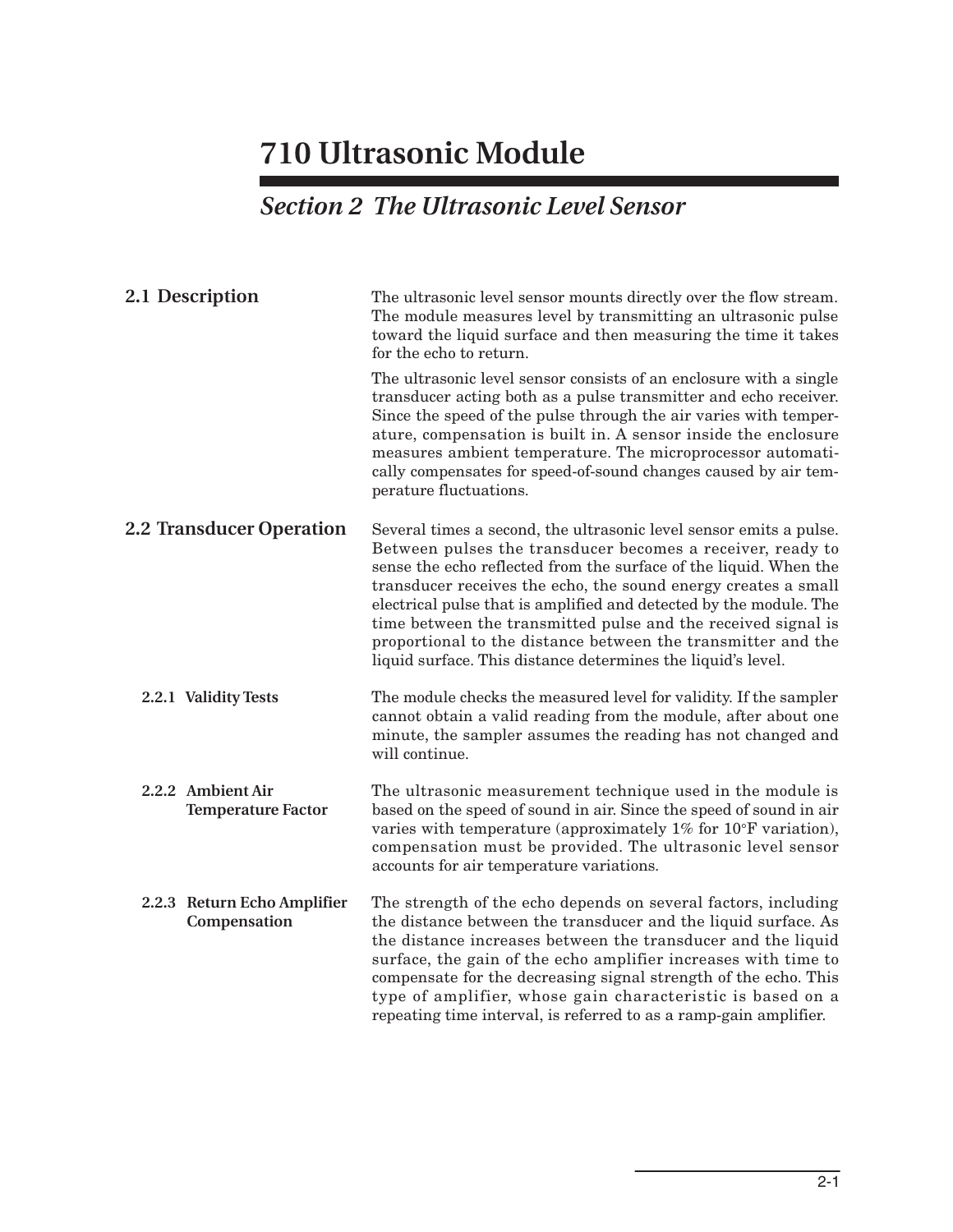

<span id="page-23-0"></span>*Figure 2-1 Ultrasonic Level Sensor Operation*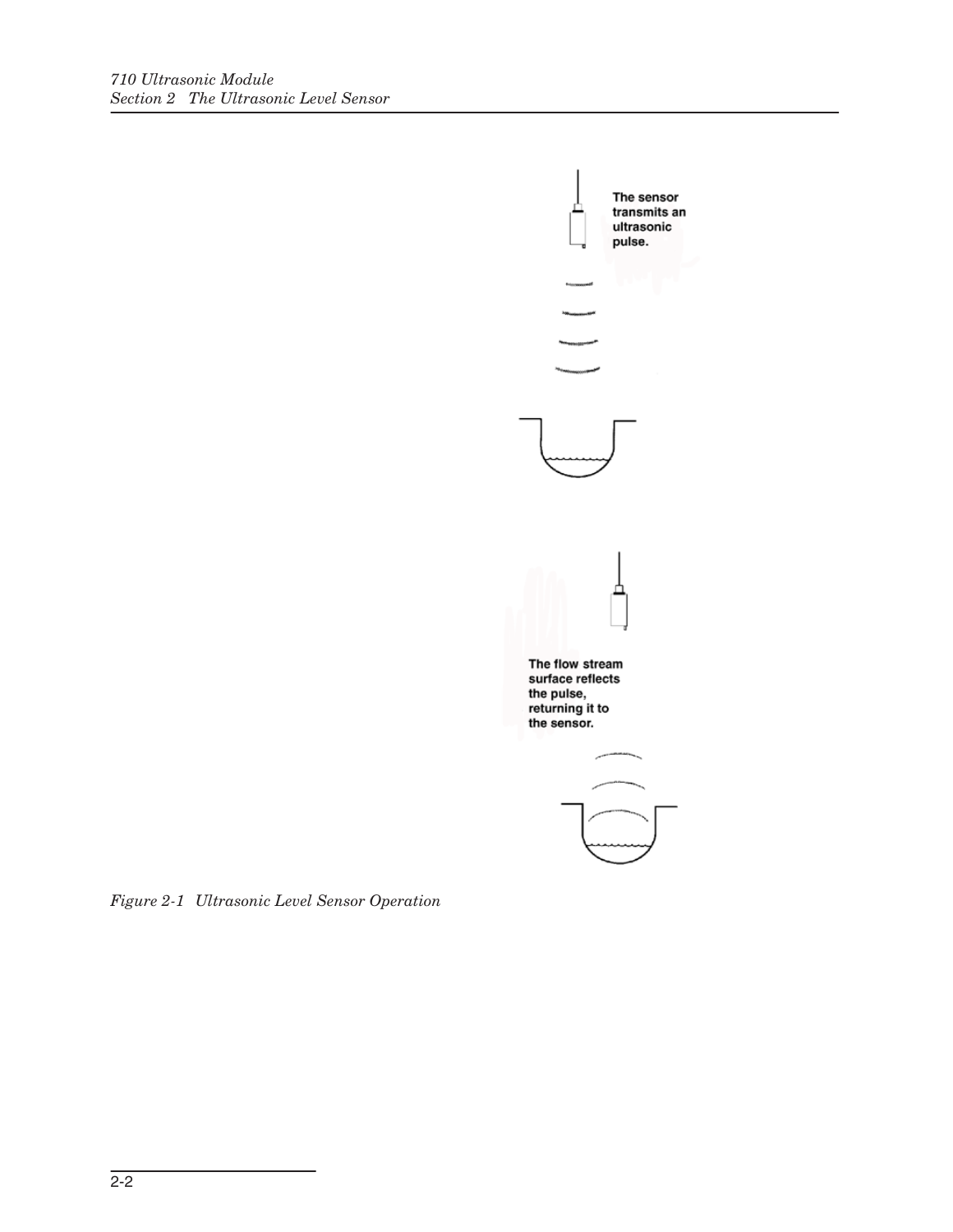<span id="page-24-5"></span><span id="page-24-4"></span><span id="page-24-3"></span><span id="page-24-2"></span><span id="page-24-1"></span><span id="page-24-0"></span>

| <b>2.3 Error Factors and</b><br>Module<br>Compensation | It is possible for the ultrasonic measurement system to be in<br>error due to the influence of various factors on both the initial<br>pulse and reflected sound wave. It is important that you under-<br>stand these factors and take them into consideration when<br>planning an installation. Proper installation will result in more<br>accurate measurements. The factors affecting the ultrasonic<br>system may be grouped broadly into two classes.                                                                             |
|--------------------------------------------------------|---------------------------------------------------------------------------------------------------------------------------------------------------------------------------------------------------------------------------------------------------------------------------------------------------------------------------------------------------------------------------------------------------------------------------------------------------------------------------------------------------------------------------------------|
| 2.3.1 Velocity Errors                                  | Velocity errors occur when the module is unable to accurately<br>calculate the velocity of sound. Without going into the cause, it<br>may be said that they are proportional errors, in that the error<br>increases as the distance between the ultrasonic level sensor and<br>the liquid surface increases.                                                                                                                                                                                                                          |
| 2.3.2 Echo Detect Errors                               | Echo detect errors come from the problems the module may have<br>measuring the time between transmitting the ultrasonic pulse<br>and receiving the echo. Anything that can absorb or misdirect<br>sound causes these errors. This makes the echo amplifier detect<br>the returned signal either later or earlier than intended by the<br>design of the ramp-gain amplifier. These errors will generally be<br>of an absolute nature; they will not be affected to any extent by<br>the distance between the transducer and the water. |
| 2.3.3 Beam Angle                                       | The module must only respond to surfaces within a specific area.<br>The transducer can only "see" items inside a cone whose apex<br>(point) is the ultrasonic transducer. The beam angle is the angle<br>across this cone. If the beam angle is too wide, the module will<br>detect unwanted surfaces, such as the walls of the channel. If the<br>beam angle is too narrow, setup of the installation is difficult and<br>the module may never detect an echo. The transducer has a beam<br>angle of $10^\circ$ .                    |
| 2.3.4 Noise                                            | Background noise can interfere with the operation of the module.<br>The noise must be filtered out, or the module may trigger on<br>noise rather than the echo. The module uses a tuned circuit to<br>filter unwanted noise outside the system's frequency range<br>(around 40 kHz). Software algorithms eliminate most sporadic<br>noise pulses occurring within the module's operating frequency<br>range.                                                                                                                          |
|                                                        | <b>CAUTION</b>                                                                                                                                                                                                                                                                                                                                                                                                                                                                                                                        |
|                                                        | Tests have shown that the 710 Module is affected by RF sig-<br>nals such as those from radio and TV station towers located<br>nearby. If water levels on the sampler's display are changing<br>sporadically, but the water level is stable, the instrument will<br>have to be relocated away from the RF sources. Walkie talk-<br>ies or cell phones should not be operated within 3 meters (10<br>feet) of the sampler for the same reason.                                                                                          |
| 2.3.5 Surface Objects                                  | Objects or foam floating on the surface of the flow stream can<br>absorb or weaken the ultrasonic pulses. If the pulses are reduced<br>enough there will be no echo.                                                                                                                                                                                                                                                                                                                                                                  |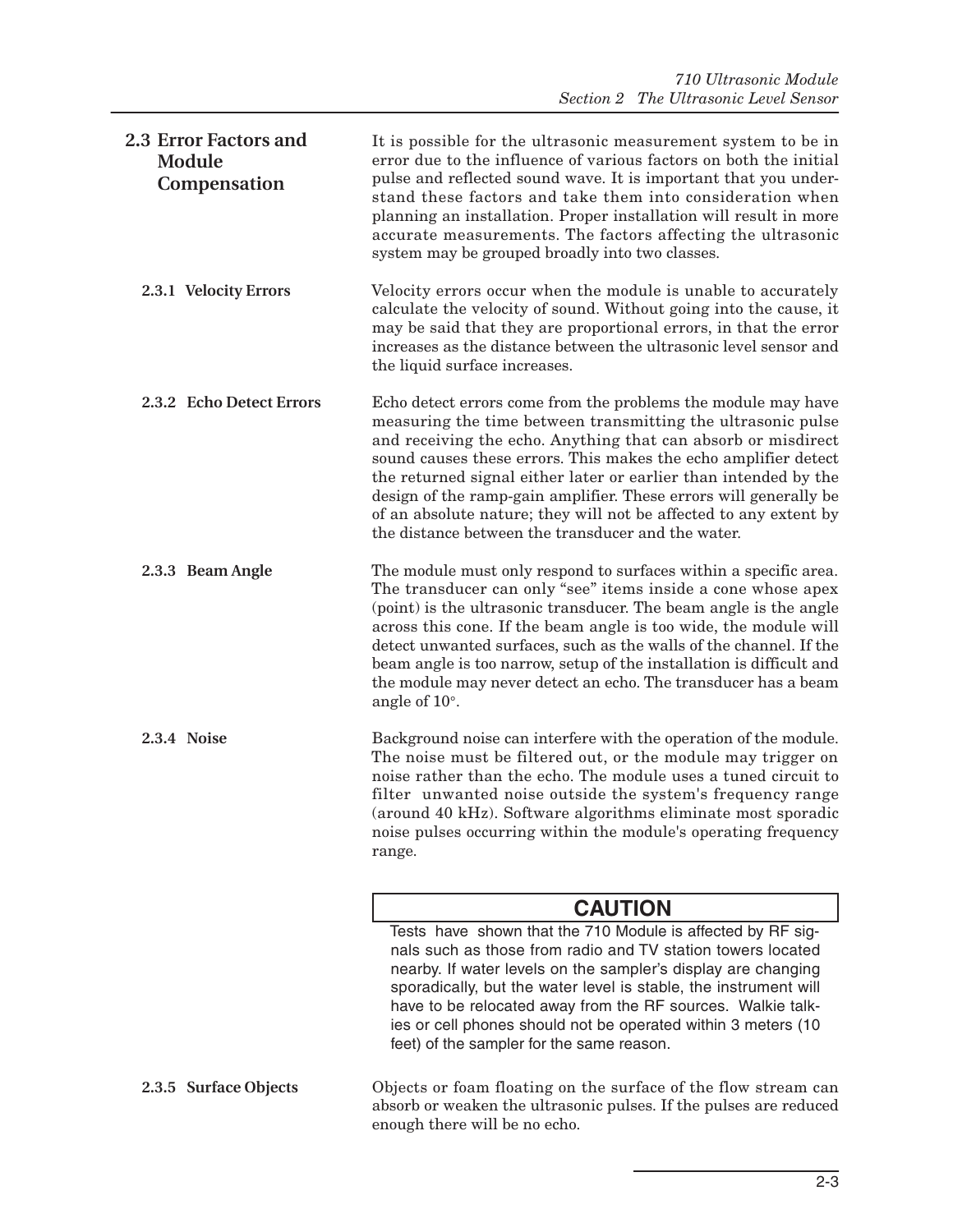<span id="page-25-4"></span><span id="page-25-3"></span><span id="page-25-2"></span><span id="page-25-1"></span><span id="page-25-0"></span>

| 2.3.6 Temperature    | Temperature changes have a significant effect on the velocity of<br>sound (approximately $7\%$ between $32^{\circ}$ and $104^{\circ}$ F). Consequently,<br>the module provides temperature compensation. There is a tem-<br>perature sensor embedded in the housing of the ultrasonic level<br>sensor.                                                                                                                                                                                                                                                                                                                                                                                                                                                                                                                                 |
|----------------------|----------------------------------------------------------------------------------------------------------------------------------------------------------------------------------------------------------------------------------------------------------------------------------------------------------------------------------------------------------------------------------------------------------------------------------------------------------------------------------------------------------------------------------------------------------------------------------------------------------------------------------------------------------------------------------------------------------------------------------------------------------------------------------------------------------------------------------------|
| 2.3.7 Waves          | Waves on the surface of the flow stream can deflect the sound<br>energy so it does not return to the transducer. Waves can also<br>cause the sound to return to the transducer by an indirect path.<br>In the first case, the module will not receive an echo; in the<br>second case, the additional time lapse will cause an echo error,<br>indicated by an incorrect level reading. The module employs a<br>software algorithm to reject occasional readings that deviate sub-<br>stantially from normal. However, if the waves are severe, the<br>module will not function and will indicate a "no echo" condition.                                                                                                                                                                                                                 |
| 2.3.8 Wavelength     | You can determine the wavelength of sound by dividing the<br>velocity of the sound by the frequency. The frequency of the<br>module is about 40 kHz. The length of a 40 kHz sound wave is<br>found by dividing $1,125$ by $40,000$ which is $0.02813$ feet or $0.3375$<br>inches.                                                                                                                                                                                                                                                                                                                                                                                                                                                                                                                                                      |
|                      | Under ideal conditions it is possible to detect the same wave<br>front of the returning echo. However, any noise or abnormal<br>attenuation (excessive decrease) may cause the module to detect<br>an earlier or a later wave. When the attenuation of the returned<br>echo does not match the gain slope of the amplifier, the circuit<br>will eventually detect a different cycle of the returned echo as the<br>distance changes. The impact of this wave-detect error is deter-<br>mined by the wavelength. Higher frequencies (shorter wave-<br>lengths) produce smaller echo-detect errors. However, higher<br>frequencies are absorbed more rapidly, decreasing the maximum<br>distance that you can measure with the same amount of power.<br>The frequency of 40 kHz was selected for the module as a<br>suitable compromise. |
|                      | Since the sound travels the distance twice (going and coming),<br>the observed error is one-half of the wavelength or 0.014 foot.<br>The module uses a rectified detect circuit that can detect either<br>the positive or negative peak. This allows the module to limit the<br>error of proper wave detection to increments of one-half wave-<br>length. This error is 0.007 foot.                                                                                                                                                                                                                                                                                                                                                                                                                                                    |
| 2.3.9 Wind           | Wind can blow the sound away or significantly reduce the<br>intensity of the returned echo. Narrow beam angles, advanta-<br>geous for measuring small flow streams, are a disadvantage in<br>this situation. Likewise, greater distances to the surface of the<br>flow stream are more affected by wind.                                                                                                                                                                                                                                                                                                                                                                                                                                                                                                                               |
| 2.3.10 Other Factors | Changes in barometric pressure provide no significant cause of<br>error. Humidity causes only a slight variation to the velocity of<br>sound (maximum 0.35% at 68°F). The module does not provide<br>any compensation for humidity.                                                                                                                                                                                                                                                                                                                                                                                                                                                                                                                                                                                                    |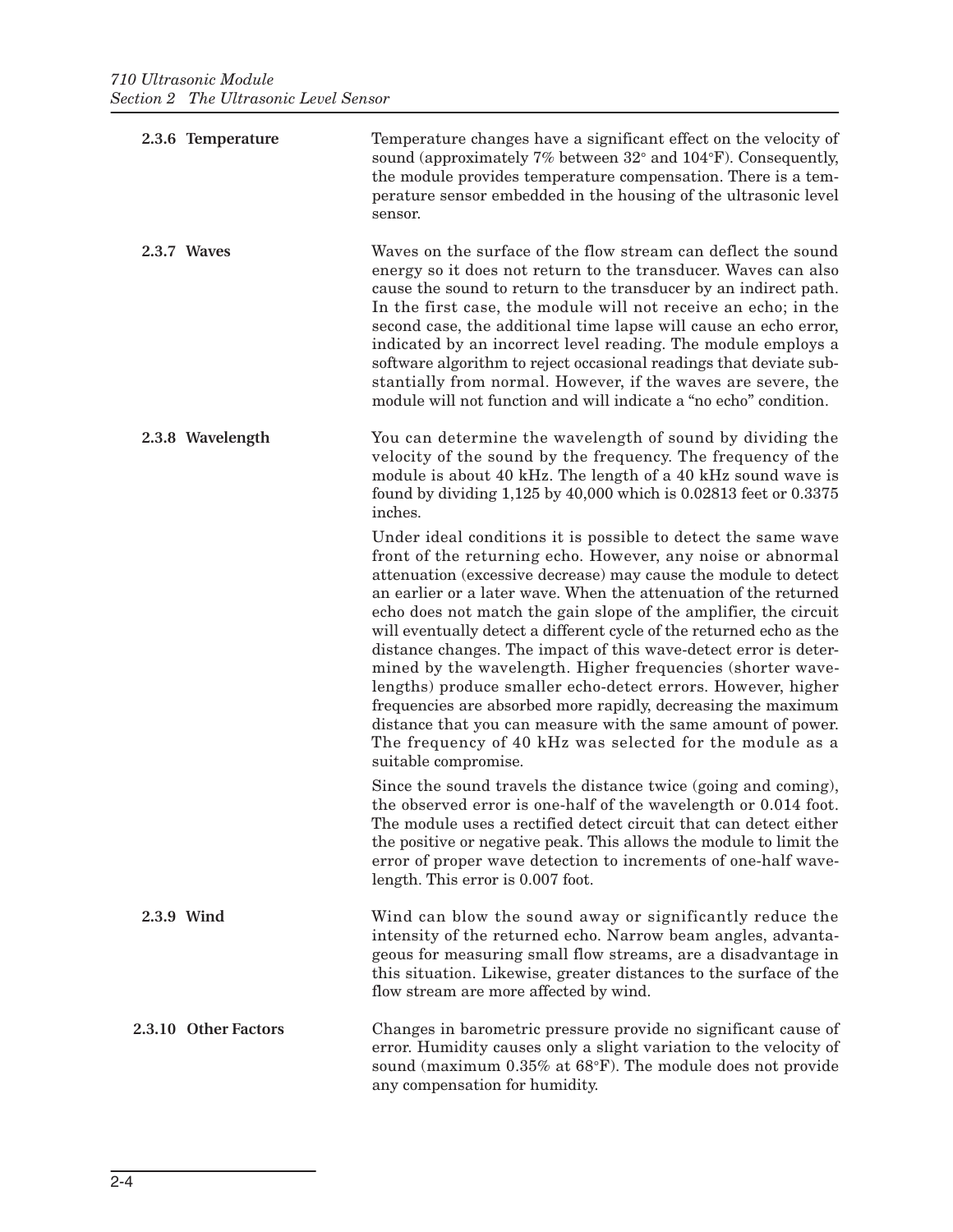<span id="page-26-3"></span><span id="page-26-2"></span><span id="page-26-1"></span><span id="page-26-0"></span>

| 2.4 Minimizing Level<br><b>Measurement Errors</b> | In order to minimize measurement errors with the ultrasonic<br>level sensor, the following precautions should be observed when<br>installing the ultrasonic level sensor. These are listed in the<br>approximate order of their significance.                                                                                                                                                                                                                                                |
|---------------------------------------------------|----------------------------------------------------------------------------------------------------------------------------------------------------------------------------------------------------------------------------------------------------------------------------------------------------------------------------------------------------------------------------------------------------------------------------------------------------------------------------------------------|
| 2.4.1 Temperature<br><b>Differences</b>           | Isco recommends that you install the ultrasonic level sensor<br>where the temperature of the sensor housing can represent the<br>air temperature throughout the distance measured. Avoid loca-<br>tions where the sensor will operate at a different temperature<br>than the air between the level sensor and the flow stream.                                                                                                                                                               |
|                                                   | Air temperature affects the speed of the transmitted pulse. The<br>ultrasonic level sensor housing includes a sensor which provides<br>temperature readings for the module. The module applies these<br>readings to the level measurement calculation. If the temper-<br>ature sensor does not provide an accurate reading, not only is the<br>usefulness of temperature compensation defeated, but also a<br>measurement error will be multiplied by the distance the pulse<br>must travel. |
|                                                   | When the module receives inaccurate temperature readings,<br>level errors can be as great as 0.001 per foot for each degree of<br>temperature difference. For example, with a distance of only two<br>feet and a temperature difference of 35°F, the level error is:                                                                                                                                                                                                                         |
|                                                   | Level Error = $0.001 \times 35 \times 2 = 0.070$ foot                                                                                                                                                                                                                                                                                                                                                                                                                                        |
|                                                   | (about 1 inch)                                                                                                                                                                                                                                                                                                                                                                                                                                                                               |
|                                                   | Sunlight is a common factor that may cause the sensor to misrep-<br>resent the ambient air temperature. Direct sunlight will warm<br>the sensor housing to a temperature greater than the sur-<br>rounding air. Other factors include temperature inversions and<br>layers of air at different temperatures throughout the distance<br>the pulse must travel. Inversions or layers can also cause an<br>abnormal reduction in the strength of the ultrasonic pulse.                          |
|                                                   | If the ultrasonic level sensor is installed outside and directly<br>exposed to the sun, a sunshade should be installed. See the<br>Accessories section in this manual for ordering information.                                                                                                                                                                                                                                                                                              |
| 2.4.2 Avoid Wind                                  | The ultrasonic level sensor should be installed in a location pro-<br>tected from air currents. Wind reduces the strength of the ultra-<br>sonic pulse and echo. This causes the module to have difficulty<br>detecting the proper wave in the echo. In severe cases, it is pos-<br>sible for the module to lose the echo completely.                                                                                                                                                        |
| 2.4.3 Excessive Distance                          | Although the ultrasonic level sensor cannot be mounted closer<br>than twelve inches from the maximum level of the flow stream, it<br>is recommended that the mounting be kept as close to the twelve<br>inch limit as possible. The reason is that any error made by the<br>module in calculating the velocity of sound in the air is multi-<br>plied by the distance from the level sensor to the surface of the<br>flow stream. Minimizing the distance will minimize the error.           |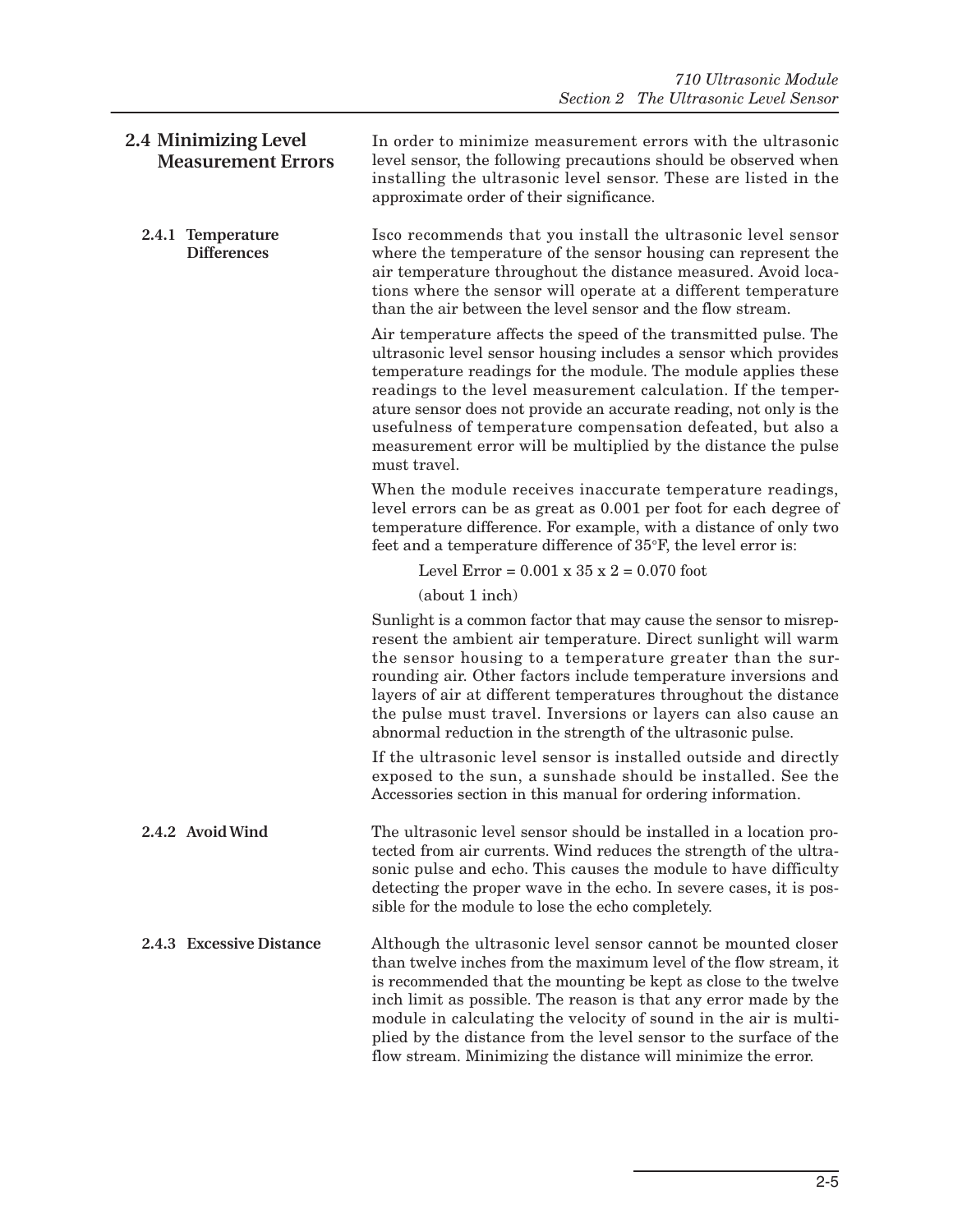<span id="page-27-2"></span><span id="page-27-1"></span><span id="page-27-0"></span>

| 2.4.4 Calibration<br>Temperature          | Calibrate the level reading under temperature conditions as near<br>as possible to those expected during operation. If the sensor has<br>been moved through various temperatures before installation,<br>you should allow it to stabilize before calibration.                                                                                                                                                                                                                                                            |  |
|-------------------------------------------|--------------------------------------------------------------------------------------------------------------------------------------------------------------------------------------------------------------------------------------------------------------------------------------------------------------------------------------------------------------------------------------------------------------------------------------------------------------------------------------------------------------------------|--|
|                                           | For small changes of level, the error due to temperature is deter-<br>mined by the product of distance and temperature change. Cali-<br>brating at the same temperature as the operating temperature<br>will minimize this error.                                                                                                                                                                                                                                                                                        |  |
| 2.4.5 Water Condensation                  | The ultrasonic level sensor will not operate properly if water con-<br>denses on the transducer surface as a result of high ambient<br>humidity. Some users have found that mounting the transducer<br>horizontally and aiming it at a 45 <sup>°</sup> angle reflector will keep water<br>from collecting on the transducer's radiating surface.                                                                                                                                                                         |  |
| 2.4.6 Foam, Oil, and<br><b>Turbulence</b> | If the flow stream surface is absorbent (such as with foam) or<br>very irregular (such as highly turbulent water), the ultrasonic<br>echo may not be correctly reflected back to the ultrasonic level<br>sensor. This can result in a false measurement or no mea-<br>surement at all. If the foam is reflective, the system will detect<br>the top of the foam rather than the liquid surface. Also, if grease<br>or oil is floating on the flow stream surface, it will be detected<br>rather than the liquid surface. |  |



<span id="page-27-3"></span>*Figure 2-2 Foam and Oil on the Surface of the Flow Stream*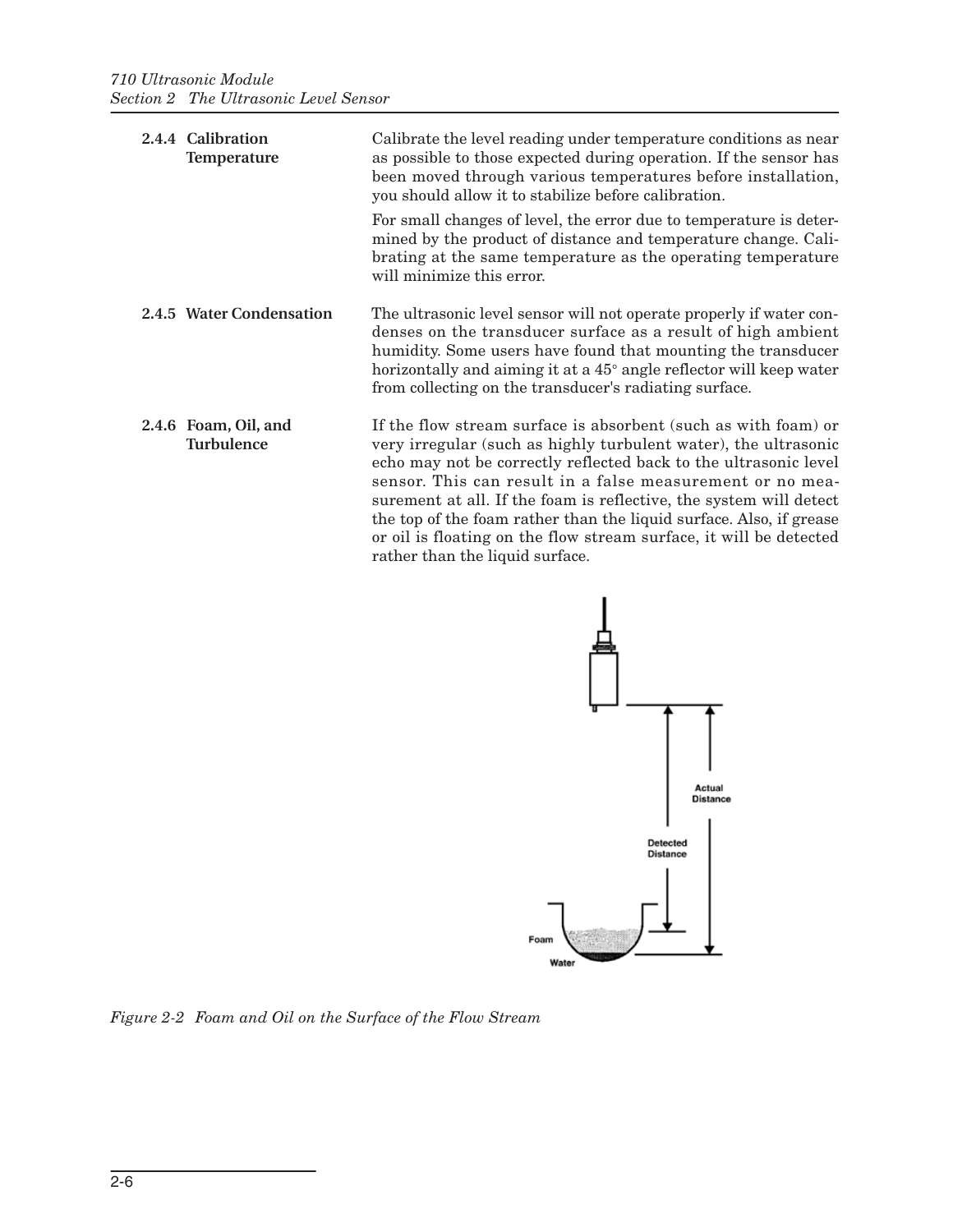### <span id="page-28-0"></span>**2.4.7 Small Pipes and Channels**

Small circular pipes, narrow channels, and small flumes may also cause problems with ultrasonic distance measurement. Since the ultrasonic pulse expands outward from the sensor at a beam angle of approximately 10°, it may strike the sides of a channel *or* the sloping sides of a circular pipe with low flow. This can result in false echoes and incorrect level readings. The term "small channels" generally refers to "U" shaped channels and pipe inverts 10" in diameter and less. The term "small flumes" generally refers to 1" and 2" Parshall flumes. It should be noted that the level measuring point for many types of flumes (Palmer Bowlus, Leopold-Lagco, etc.) is not in the flume, but upstream in the invert of the pipe. Thus, care should also be exercised in the use of 10" or smaller Palmer-Bowlus or Leopold-Lagco flumes.

The channel to be measured can be pre-qualified by a simple equation that will determine whether or not the channel is wide enough to allow correct positioning of the ultrasonic sensor. Since the beam angle is 10°, the equation is:

Minimum Width  $= 0.18$  x Range

Where range is the distance from the bottom of the ultrasonic level sensor to the minimum expected level.



<span id="page-28-1"></span>*Figure 2-3 Small Pipes and Narrow Channels*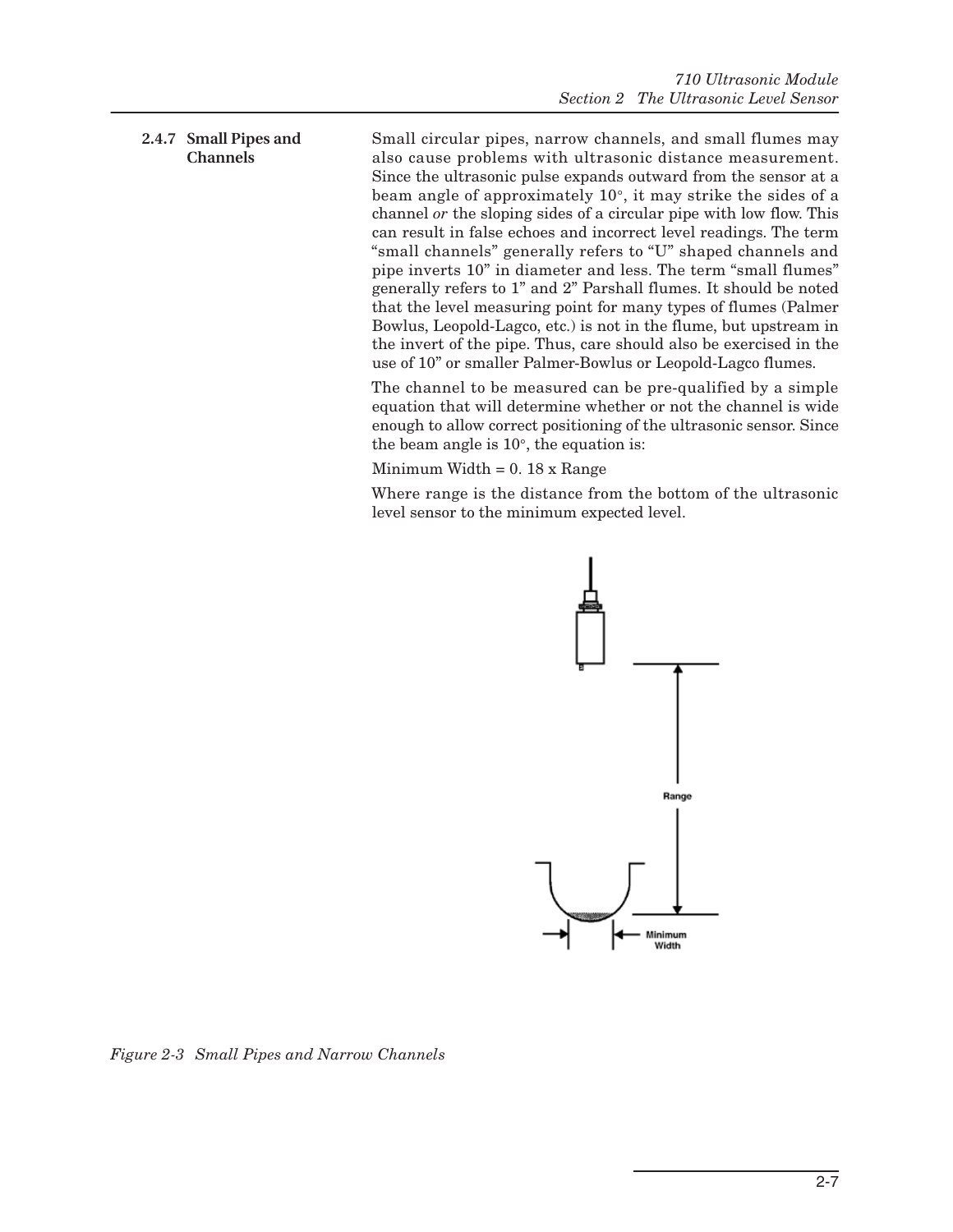<span id="page-29-0"></span>

|  | 2.4.8 Alternative Flow<br><b>Measurement Systems</b> | Because of the characteristics of ultrasonic flow measurement,<br>there may be some installations where the ultrasonic method is<br>either unreliable or inaccurate. In these instances, it is worth-<br>while to consider using an alternate method of flow mea-<br>surement. |
|--|------------------------------------------------------|--------------------------------------------------------------------------------------------------------------------------------------------------------------------------------------------------------------------------------------------------------------------------------|
|  |                                                      | In addition to the 710 Module, Isco offers three other types of<br>plug-and-play flow modules in the 700 Series: the 730 Bubbler<br>Module, the 720 Submerged Probe Module, and the 750<br>Area-Velocity Module.                                                               |

Information about these flow modules is available from the factory. Call for more information or visit our Web site at www.isco.com.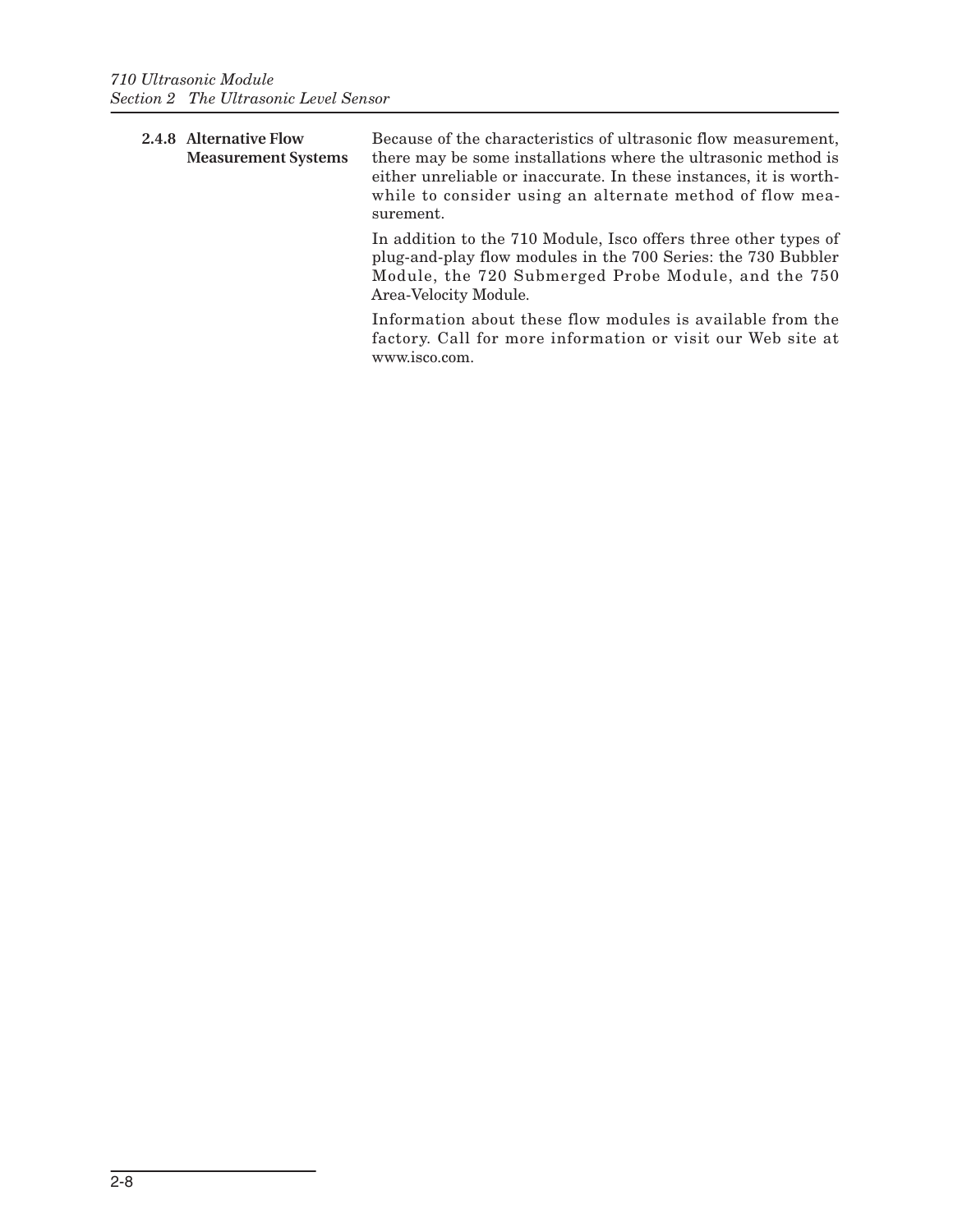## <span id="page-30-1"></span>*Appendix A Accessories*

<span id="page-30-0"></span>

| Ultrasonic Sensor Cable Clamp - The cable clamp is used<br>with the Spreader Bar to secure the mounting of the ultrasonic<br>level sensor.                                                                                 |
|----------------------------------------------------------------------------------------------------------------------------------------------------------------------------------------------------------------------------|
| Ultrasonic Mounting Bracket - This device lets you install<br>the ultrasonic level sensor on a convenient nearby wall over a<br>flow stream.                                                                               |
| Ultrasonic Transducer Mount - The transducer mount is a<br>collapsible metal floor stand that you set up at the bottom of a<br>manhole over a flow stream.                                                                 |
| Ultrasonic Cable Straightener - The cable straightener is<br>designed for use in installations where the transducer is sus-<br>pended by its cable only. The straightener helps the transducer<br>hang plumb.              |
| Ultrasonic Calibration Target - This option is designed to<br>make calibration of the level sensor more accurate during the<br>installation process by letting you calibrate the level sensor from<br>outside the manhole. |
| <b>Ultrasonic Sunshade - The sunshade is a white plastic cap</b><br>that fits over the top of the ultrasonic transducer. Its purpose is<br>to keep sunlight from heating the transducer body.                              |
|                                                                                                                                                                                                                            |
| (Includes module, Ultrasonic Level Sensor, and instruction<br>manual)                                                                                                                                                      |
|                                                                                                                                                                                                                            |
|                                                                                                                                                                                                                            |
|                                                                                                                                                                                                                            |
|                                                                                                                                                                                                                            |
| (Use with Spreader Bar)                                                                                                                                                                                                    |
|                                                                                                                                                                                                                            |
|                                                                                                                                                                                                                            |
|                                                                                                                                                                                                                            |
|                                                                                                                                                                                                                            |
|                                                                                                                                                                                                                            |
|                                                                                                                                                                                                                            |